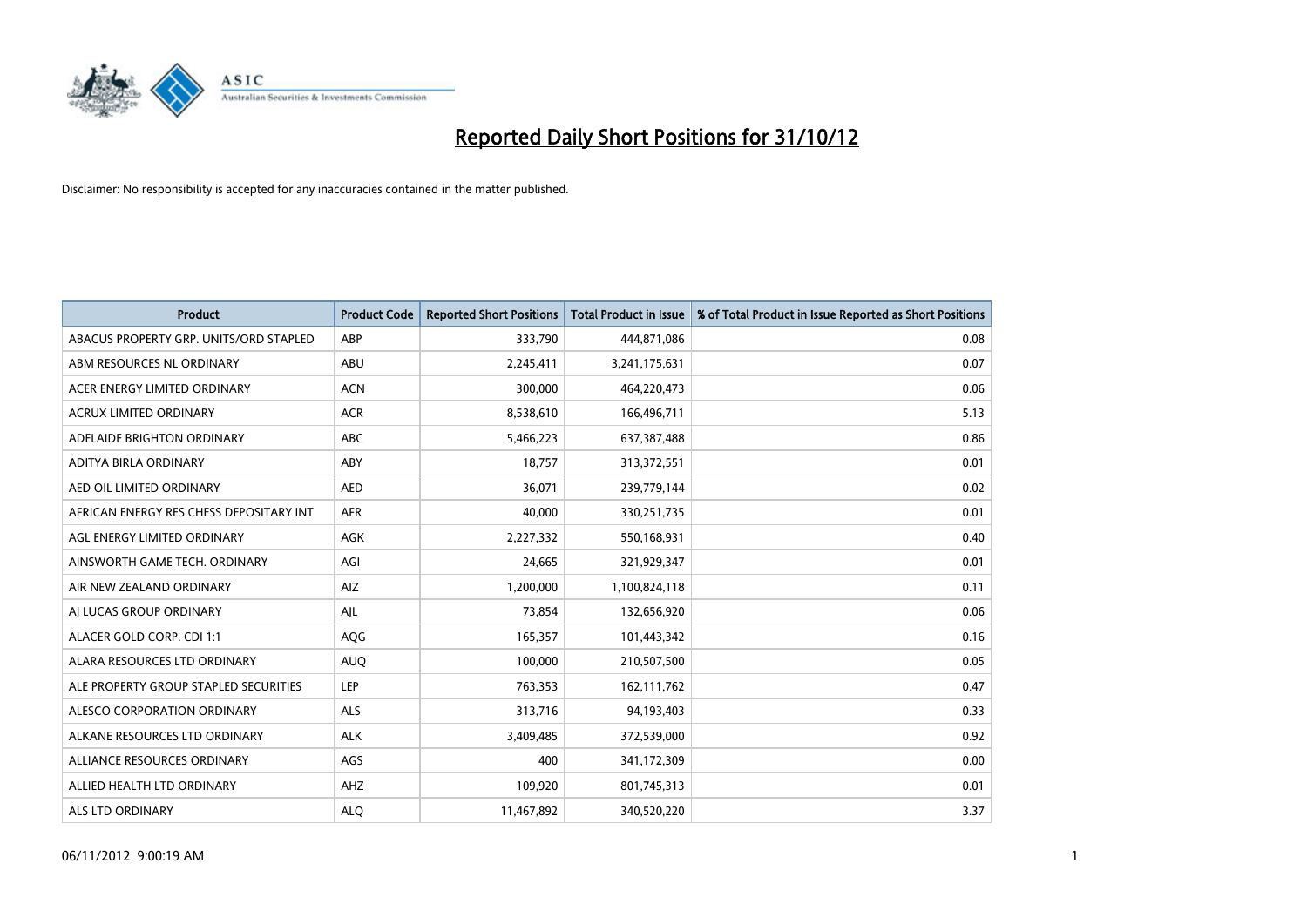

| <b>Product</b>                          | <b>Product Code</b> | <b>Reported Short Positions</b> | <b>Total Product in Issue</b> | % of Total Product in Issue Reported as Short Positions |
|-----------------------------------------|---------------------|---------------------------------|-------------------------------|---------------------------------------------------------|
| ALUMINA LIMITED ORDINARY                | <b>AWC</b>          | 205,368,367                     | 2,440,196,187                 | 8.42                                                    |
| AMCOM TELECOMM. ORDINARY                | <b>AMM</b>          | 219,950                         | 244,541,792                   | 0.09                                                    |
| AMCOR LIMITED ORDINARY                  | AMC                 | 2,795,770                       | 1,206,684,923                 | 0.23                                                    |
| AMP LIMITED ORDINARY                    | AMP                 | 9,553,790                       | 2,930,423,546                 | 0.33                                                    |
| AMPELLA MINING ORDINARY                 | <b>AMX</b>          | 5,466,554                       | 247,500,493                   | 2.21                                                    |
| ANGLOGOLD ASHANTI CDI 5:1               | AGG                 | 500                             | 89,207,765                    | 0.00                                                    |
| ANSELL LIMITED ORDINARY                 | <b>ANN</b>          | 4,371,452                       | 130,768,652                   | 3.34                                                    |
| ANTARES ENERGY LTD ORDINARY             | <b>AZZ</b>          | 556,136                         | 257,000,000                   | 0.22                                                    |
| ANZ BANKING GRP LTD ORDINARY            | ANZ                 | 6,400,204                       | 2,717,478,378                 | 0.24                                                    |
| APA GROUP STAPLED SECURITIES            | <b>APA</b>          | 12,242,288                      | 780,694,726                   | 1.57                                                    |
| APN NEWS & MEDIA ORDINARY               | <b>APN</b>          | 12,169,261                      | 661,526,586                   | 1.84                                                    |
| AQUARIUS PLATINUM. ORDINARY             | <b>AOP</b>          | 13,266,359                      | 486,851,336                   | 2.72                                                    |
| AQUILA RESOURCES ORDINARY               | <b>AQA</b>          | 8,050,942                       | 411,804,442                   | 1.96                                                    |
| ARAFURA RESOURCE LTD ORDINARY           | ARU                 | 4,234,632                       | 396,004,144                   | 1.07                                                    |
| ARB CORPORATION ORDINARY                | <b>ARP</b>          | 39,044                          | 72,481,302                    | 0.05                                                    |
| ARDENT LEISURE GROUP STAPLED SECURITIES | AAD                 | 166,547                         | 397,678,680                   | 0.04                                                    |
| ARGO INVESTMENTS ORDINARY               | ARG                 | 105                             | 628,781,353                   | 0.00                                                    |
| ARISTOCRAT LEISURE ORDINARY             | <b>ALL</b>          | 20,582,678                      | 551,418,047                   | 3.73                                                    |
| <b>ARRIUM LTD ORDINARY</b>              | ARI                 | 5,627,151                       | 1,351,527,328                 | 0.42                                                    |
| ASCIANO LIMITED ORDINARY                | <b>AIO</b>          | 4,539,007                       | 975,385,664                   | 0.47                                                    |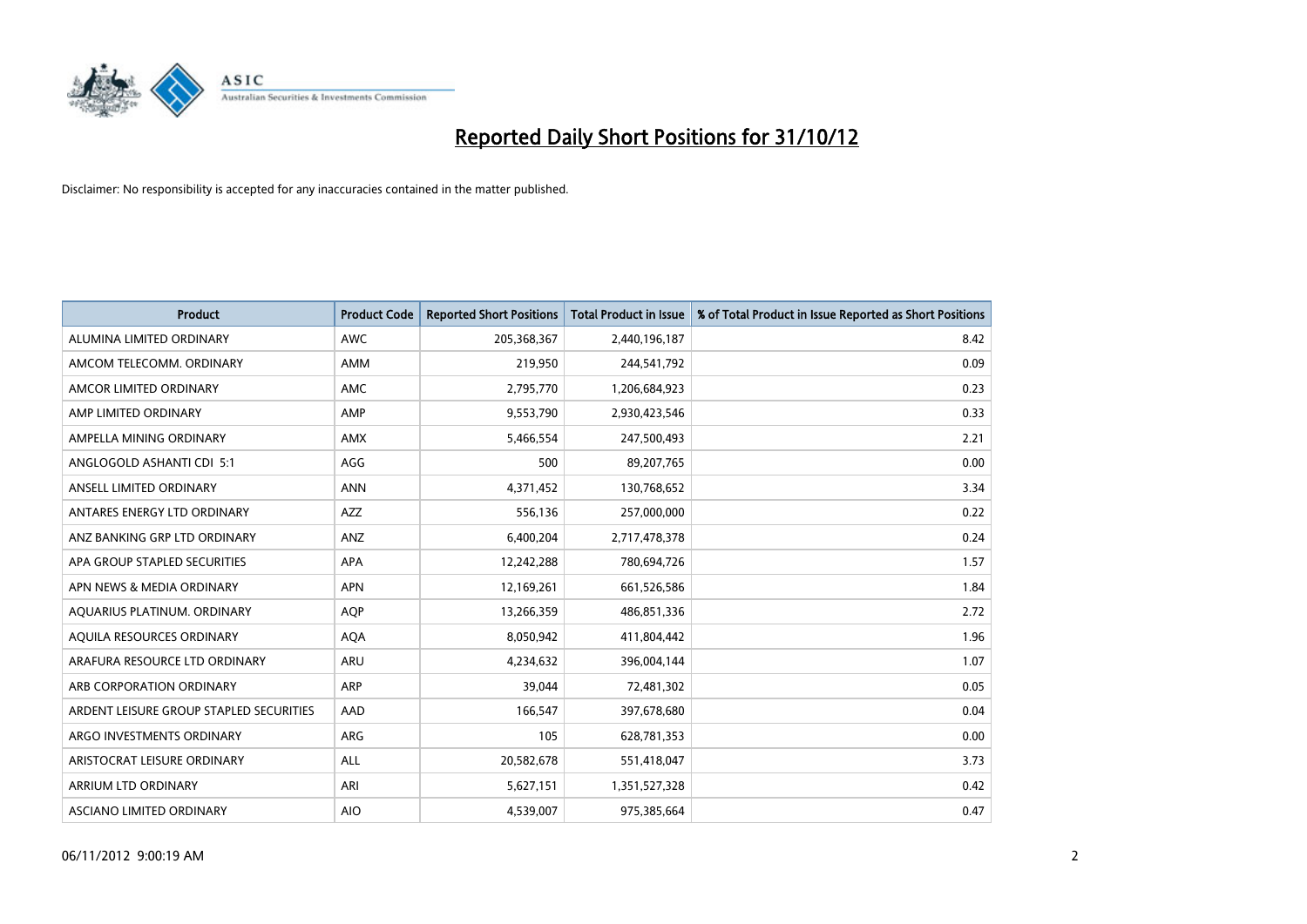

| <b>Product</b>                          | <b>Product Code</b> | <b>Reported Short Positions</b> | <b>Total Product in Issue</b> | % of Total Product in Issue Reported as Short Positions |
|-----------------------------------------|---------------------|---------------------------------|-------------------------------|---------------------------------------------------------|
| ASG GROUP LIMITED ORDINARY              | <b>ASZ</b>          | 1,441,205                       | 177, 187, 512                 | 0.81                                                    |
| ASPEN GROUP ORD/UNITS STAPLED           | <b>APZ</b>          | 323,080                         | 1,197,188,521                 | 0.03                                                    |
| ASPIRE MINING LTD ORDINARY              | <b>AKM</b>          | 269,265                         | 620,594,556                   | 0.04                                                    |
| ASTRO JAP PROP GROUP STAPLED SECURITIES | AJA                 | 12,893                          | 58,445,002                    | 0.02                                                    |
| ASX LIMITED ORDINARY                    | <b>ASX</b>          | 3,401,548                       | 175,136,729                   | 1.94                                                    |
| ATLAS IRON LIMITED ORDINARY             | <b>AGO</b>          | 11,321,993                      | 904,805,993                   | 1.25                                                    |
| <b>AURORA OIL &amp; GAS ORDINARY</b>    | <b>AUT</b>          | 5,549,526                       | 447,885,778                   | 1.24                                                    |
| AUSDRILL LIMITED ORDINARY               | ASL                 | 4,553,028                       | 304,763,954                   | 1.49                                                    |
| AUSENCO LIMITED ORDINARY                | AAX                 | 877,489                         | 123,872,665                   | 0.71                                                    |
| AUSGOLD LIMITED ORDINARY                | <b>AUC</b>          | 50,000                          | 153,902,750                   | 0.03                                                    |
| <b>AUSTAL LIMITED ORDINARY</b>          | ASB                 | 155,341                         | 190,674,573                   | 0.08                                                    |
| AUSTIN ENGINEERING ORDINARY             | ANG                 | 270,848                         | 72,314,403                    | 0.37                                                    |
| AUSTRALAND PROPERTY STAPLED SECURITY    | <b>ALZ</b>          | 436,725                         | 576,846,597                   | 0.08                                                    |
| AUSTRALIAN AGRICULT, ORDINARY           | AAC                 | 656,060                         | 312,905,085                   | 0.21                                                    |
| AUSTRALIAN INFRASTR, UNITS/ORDINARY     | <b>AIX</b>          | 2,603,267                       | 620,733,944                   | 0.42                                                    |
| AUSTRALIAN PHARM, ORDINARY              | API                 | 214,038                         | 488,115,883                   | 0.04                                                    |
| AVIENNINGS LIMITED ORDINARY             | AVI                 | 175,000                         | 274,588,694                   | 0.06                                                    |
| AWE LIMITED ORDINARY                    | <b>AWE</b>          | 2,783,848                       | 521,871,941                   | 0.53                                                    |
| AZIMUTH RES LTD ORDINARY                | <b>AZH</b>          | 1,122,547                       | 419,864,886                   | 0.27                                                    |
| BANDANNA ENERGY ORDINARY                | <b>BND</b>          | 9,647,318                       | 528,481,199                   | 1.83                                                    |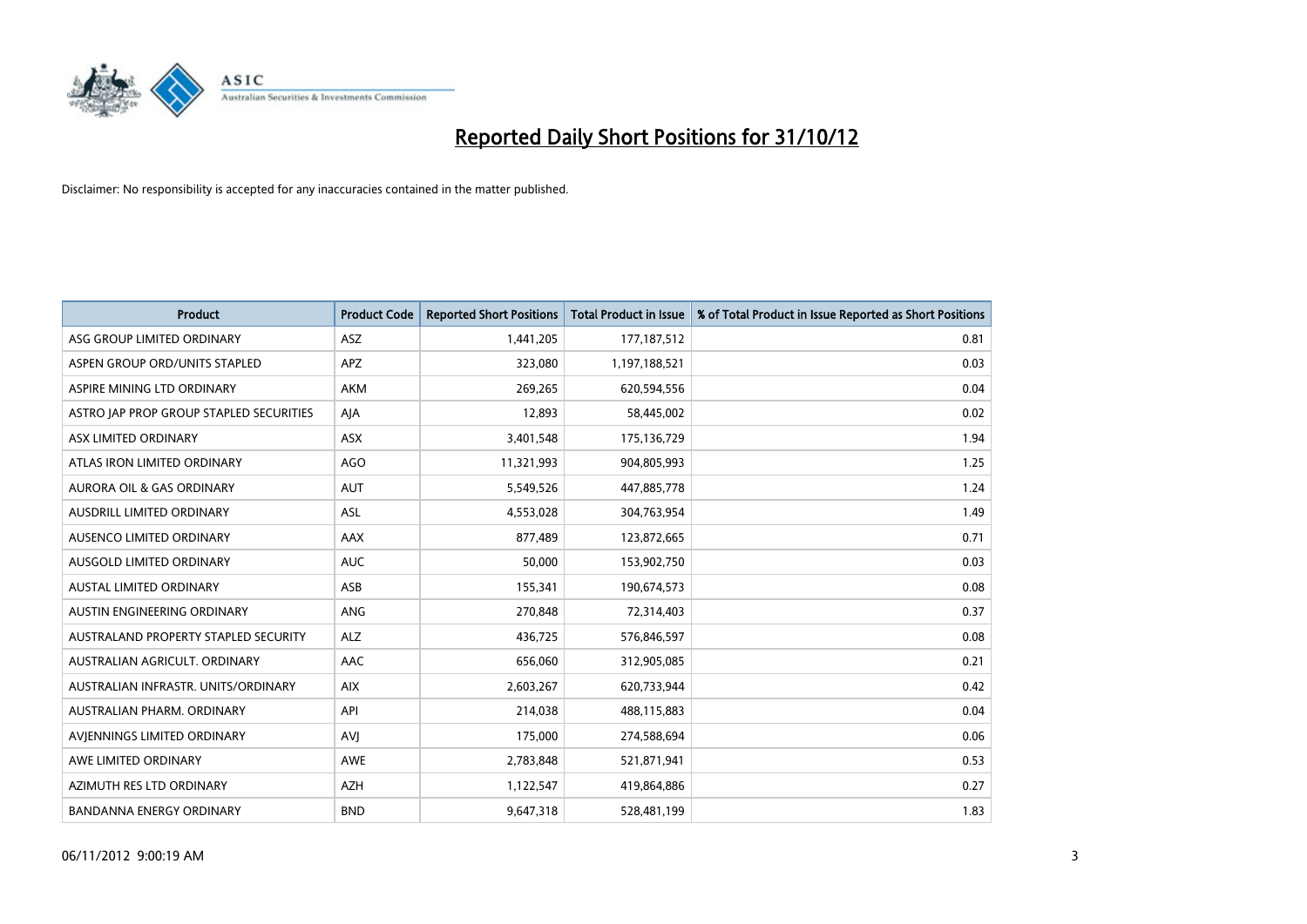

| <b>Product</b>                       | <b>Product Code</b> | <b>Reported Short Positions</b> | <b>Total Product in Issue</b> | % of Total Product in Issue Reported as Short Positions |
|--------------------------------------|---------------------|---------------------------------|-------------------------------|---------------------------------------------------------|
| BANK OF QUEENSLAND. ORDINARY         | <b>BOO</b>          | 9,080,787                       | 308,797,224                   | 2.94                                                    |
| <b>BASE RES LIMITED ORDINARY</b>     | <b>BSE</b>          | 464,606                         | 551,371,892                   | 0.08                                                    |
| <b>BATHURST RESOURCES ORDINARY</b>   | <b>BTU</b>          | 39,634,758                      | 696,747,997                   | 5.69                                                    |
| <b>BC IRON LIMITED ORDINARY</b>      | <b>BCI</b>          | 160,040                         | 103,861,000                   | 0.15                                                    |
| <b>BEACH ENERGY LIMITED ORDINARY</b> | <b>BPT</b>          | 23,449,766                      | 1,263,677,572                 | 1.86                                                    |
| BEADELL RESOURCE LTD ORDINARY        | <b>BDR</b>          | 14,669,468                      | 740,204,752                   | 1.98                                                    |
| BENDIGO AND ADELAIDE ORDINARY        | <b>BEN</b>          | 9,843,041                       | 402,272,536                   | 2.45                                                    |
| BERKELEY RESOURCES ORDINARY          | <b>BKY</b>          | 179,585                         | 179,393,273                   | 0.10                                                    |
| <b>BHP BILLITON LIMITED ORDINARY</b> | <b>BHP</b>          | 9,265,241                       | 3,211,691,105                 | 0.29                                                    |
| <b>BILLABONG ORDINARY</b>            | <b>BBG</b>          | 8,444,479                       | 478,944,292                   | 1.76                                                    |
| <b>BIOTA HOLDINGS ORDINARY</b>       | <b>BTA</b>          | 4,902,912                       | 187,402,755                   | 2.62                                                    |
| <b>BLACKMORES LIMITED ORDINARY</b>   | <b>BKL</b>          | 366                             | 16,909,167                    | 0.00                                                    |
| <b>BLACKTHORN RESOURCES ORDINARY</b> | <b>BTR</b>          | 150,206                         | 164,285,950                   | 0.09                                                    |
| <b>BLUESCOPE STEEL LTD ORDINARY</b>  | <b>BSL</b>          | 17,930,563                      | 3,349,185,247                 | 0.54                                                    |
| <b>BOART LONGYEAR ORDINARY</b>       | <b>BLY</b>          | 3,804,156                       | 461,163,412                   | 0.82                                                    |
| BORAL LIMITED. ORDINARY              | <b>BLD</b>          | 47,595,726                      | 766,235,816                   | 6.21                                                    |
| <b>BRADKEN LIMITED ORDINARY</b>      | <b>BKN</b>          | 6,647,792                       | 169,240,662                   | 3.93                                                    |
| <b>BRAMBLES LIMITED ORDINARY</b>     | <b>BXB</b>          | 5,509,254                       | 1,555,255,034                 | 0.35                                                    |
| <b>BREVILLE GROUP LTD ORDINARY</b>   | <b>BRG</b>          | 804,441                         | 130,095,322                   | 0.62                                                    |
| BRICKWORKS LIMITED ORDINARY          | <b>BKW</b>          | 74,854                          | 147,818,132                   | 0.05                                                    |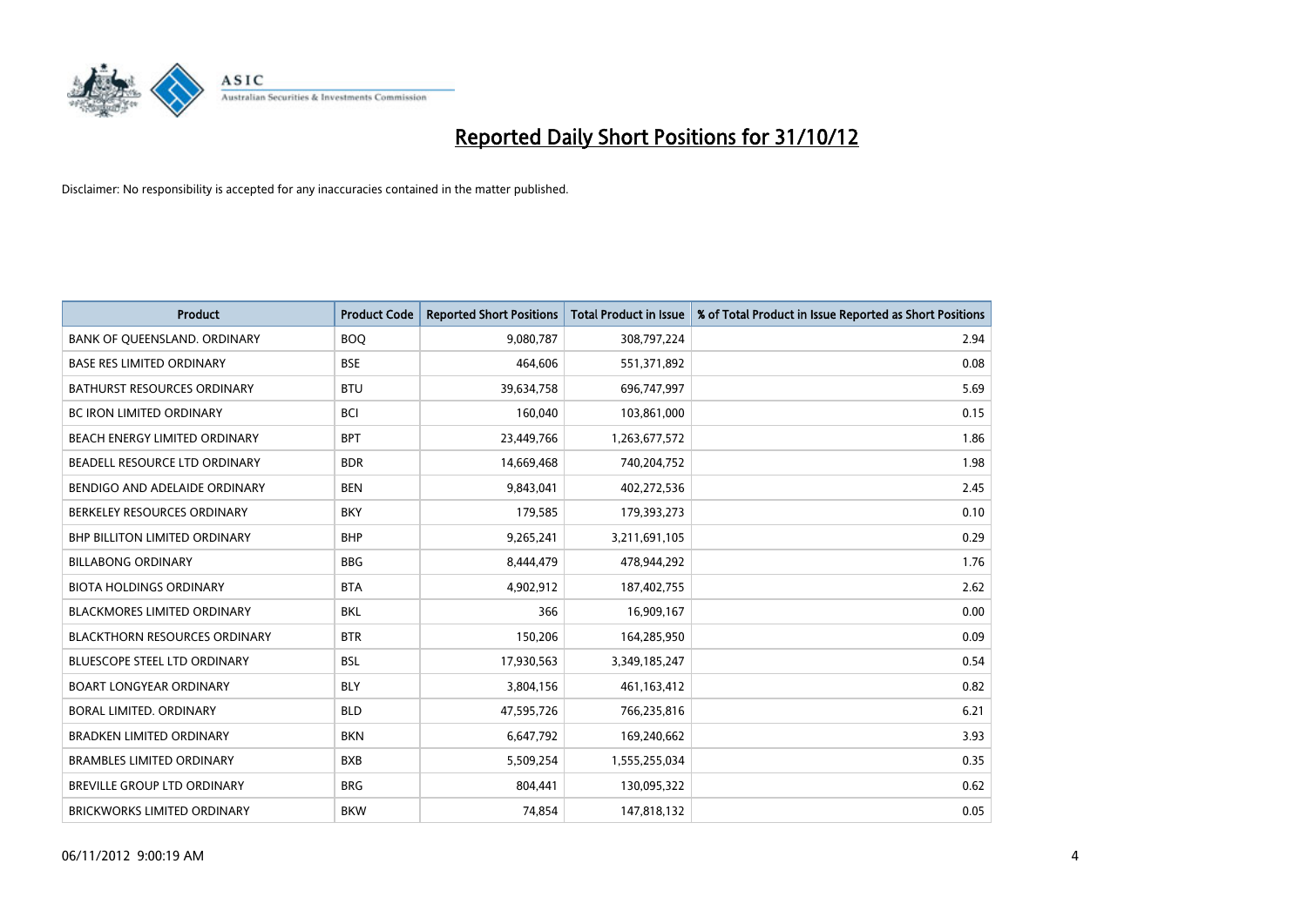

| <b>Product</b>                          | <b>Product Code</b> | <b>Reported Short Positions</b> | <b>Total Product in Issue</b> | % of Total Product in Issue Reported as Short Positions |
|-----------------------------------------|---------------------|---------------------------------|-------------------------------|---------------------------------------------------------|
| <b>BROCKMAN MINING LTD ORDINARY</b>     | <b>BCK</b>          | 91,872                          | 7,224,094,327                 | 0.00                                                    |
| BT INVESTMENT MNGMNT ORDINARY           | <b>BTT</b>          | 379,193                         | 267,906,977                   | 0.14                                                    |
| <b>BUCCANEER ENERGY LTD ORDINARY</b>    | <b>BCC</b>          | 1,500,000                       | 1,321,445,371                 | 0.11                                                    |
| <b>BURU ENERGY ORDINARY</b>             | <b>BRU</b>          | 9,763,525                       | 266,297,599                   | 3.67                                                    |
| <b>BWP TRUST ORDINARY UNITS</b>         | <b>BWP</b>          | 3,752,659                       | 533,645,790                   | 0.70                                                    |
| CABCHARGE AUSTRALIA ORDINARY            | CAB                 | 5,082,810                       | 120,430,683                   | 4.22                                                    |
| <b>CALIBRE GROUP LTD ORDINARY</b>       | <b>CGH</b>          | 270,299                         | 293,192,506                   | 0.09                                                    |
| CALTEX AUSTRALIA ORDINARY               | <b>CTX</b>          | 2,915,593                       | 270,000,000                   | 1.08                                                    |
| CAPE LAMBERT RES LTD ORDINARY           | <b>CFE</b>          | 591.805                         | 689,108,792                   | 0.09                                                    |
| CARABELLA RES LTD ORDINARY              | <b>CLR</b>          | 73,579                          | 133,642,797                   | 0.06                                                    |
| <b>CARBON ENERGY ORDINARY</b>           | <b>CNX</b>          | 48,071                          | 776,306,566                   | 0.01                                                    |
| <b>CARDNO LIMITED ORDINARY</b>          | <b>CDD</b>          | 4,826,774                       | 138,929,385                   | 3.47                                                    |
| CARNARVON PETROLEUM ORDINARY            | <b>CVN</b>          | 2,469,680                       | 797,569,646                   | 0.31                                                    |
| CARSALES.COM LTD ORDINARY               | <b>CRZ</b>          | 10,200,741                      | 235,162,628                   | 4.34                                                    |
| CEDAR WOODS PROP. ORDINARY              | <b>CWP</b>          | 45,364                          | 72,189,514                    | 0.06                                                    |
| CENTRAL PETROLEUM ORDINARY              | <b>CTP</b>          | 1,184,464                       | 1,385,477,265                 | 0.09                                                    |
| CENTRO RETAIL AUST ORD/UNIT STAPLED SEC | <b>CRF</b>          | 2,153,452                       | 1,427,391,696                 | 0.15                                                    |
| <b>CERAMIC FUEL CELLS ORDINARY</b>      | CFU                 | 275                             | 1,558,731,320                 | 0.00                                                    |
| CFS RETAIL TRUST GRP STAPLED SECURITIES | <b>CFX</b>          | 41,801,673                      | 2,828,495,659                 | 1.48                                                    |
| CHALLENGER DIV.PRO. STAPLED UNITS       | <b>CDI</b>          | 11,479                          | 214,101,013                   | 0.01                                                    |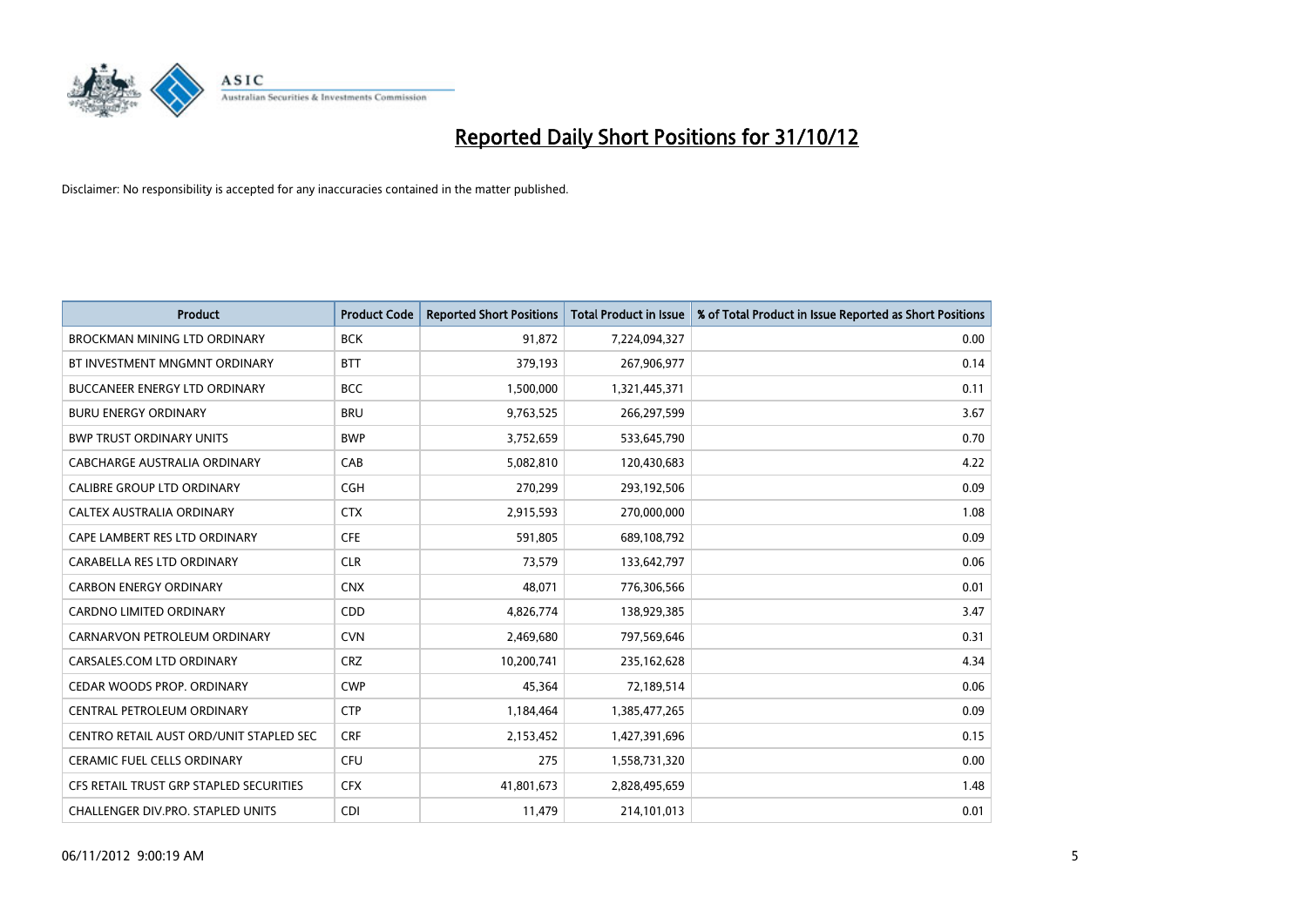

| <b>Product</b>                           | <b>Product Code</b> | <b>Reported Short Positions</b> | <b>Total Product in Issue</b> | % of Total Product in Issue Reported as Short Positions |
|------------------------------------------|---------------------|---------------------------------|-------------------------------|---------------------------------------------------------|
| <b>CHALLENGER INFRAST, STAPLED UNITS</b> | <b>CIF</b>          | 862,092                         | 316,223,785                   | 0.27                                                    |
| <b>CHALLENGER LIMITED ORDINARY</b>       | <b>CGF</b>          | 8,015,788                       | 544,652,710                   | 1.47                                                    |
| CHARTER HALL GROUP STAPLED US PROHIBIT.  | <b>CHC</b>          | 349,908                         | 298,684,347                   | 0.12                                                    |
| <b>CHARTER HALL RETAIL UNITS</b>         | <b>COR</b>          | 2,666,128                       | 328,614,171                   | 0.81                                                    |
| <b>CHORUS LIMITED ORDINARY</b>           | <b>CNU</b>          | 915,542                         | 385,082,123                   | 0.24                                                    |
| CITIGOLD CORP LTD ORDINARY               | <b>CTO</b>          | 1,234,834                       | 1,238,622,051                 | 0.10                                                    |
| <b>CLOUGH LIMITED ORDINARY</b>           | <b>CLO</b>          | 147,416                         | 773,989,006                   | 0.02                                                    |
| <b>CNPR GRP UNITS/ORD STAPLED</b>        | <b>CNP</b>          | 2,537                           | 972,414,514                   | 0.00                                                    |
| COAL OF AFRICA LTD ORDINARY              | <b>CZA</b>          | 90,137                          | 800,951,034                   | 0.01                                                    |
| <b>COALSPUR MINES LTD ORDINARY</b>       | <b>CPL</b>          | 13,484,029                      | 620,729,899                   | 2.17                                                    |
| COCA-COLA AMATIL ORDINARY                | <b>CCL</b>          | 4,562,108                       | 762,133,414                   | 0.60                                                    |
| <b>COCHLEAR LIMITED ORDINARY</b>         | <b>COH</b>          | 4,899,583                       | 56,977,005                    | 8.60                                                    |
| <b>COCKATOO COAL ORDINARY</b>            | <b>COK</b>          | 14,173,649                      | 1,016,746,908                 | 1.39                                                    |
| <b>CODAN LIMITED ORDINARY</b>            | <b>CDA</b>          | 54,001                          | 176,862,573                   | 0.03                                                    |
| <b>COFFEY INTERNATIONAL ORDINARY</b>     | <b>COF</b>          | 43,476                          | 255,833,165                   | 0.02                                                    |
| <b>COLLINS FOODS LTD ORDINARY</b>        | <b>CKF</b>          | 23,670                          | 93,000,003                    | 0.03                                                    |
| COMMONWEALTH BANK, ORDINARY              | CBA                 | 15,632,386                      | 1,609,180,841                 | 0.97                                                    |
| <b>COMMONWEALTH PROP ORDINARY UNITS</b>  | <b>CPA</b>          | 20,651,461                      | 2,347,003,413                 | 0.88                                                    |
| <b>COMPASS RESOURCES ORDINARY</b>        | <b>CMR</b>          | 7,472                           | 1,403,744,100                 | 0.00                                                    |
| <b>COMPUTERSHARE LTD ORDINARY</b>        | CPU                 | 10,025,938                      | 555,664,059                   | 1.80                                                    |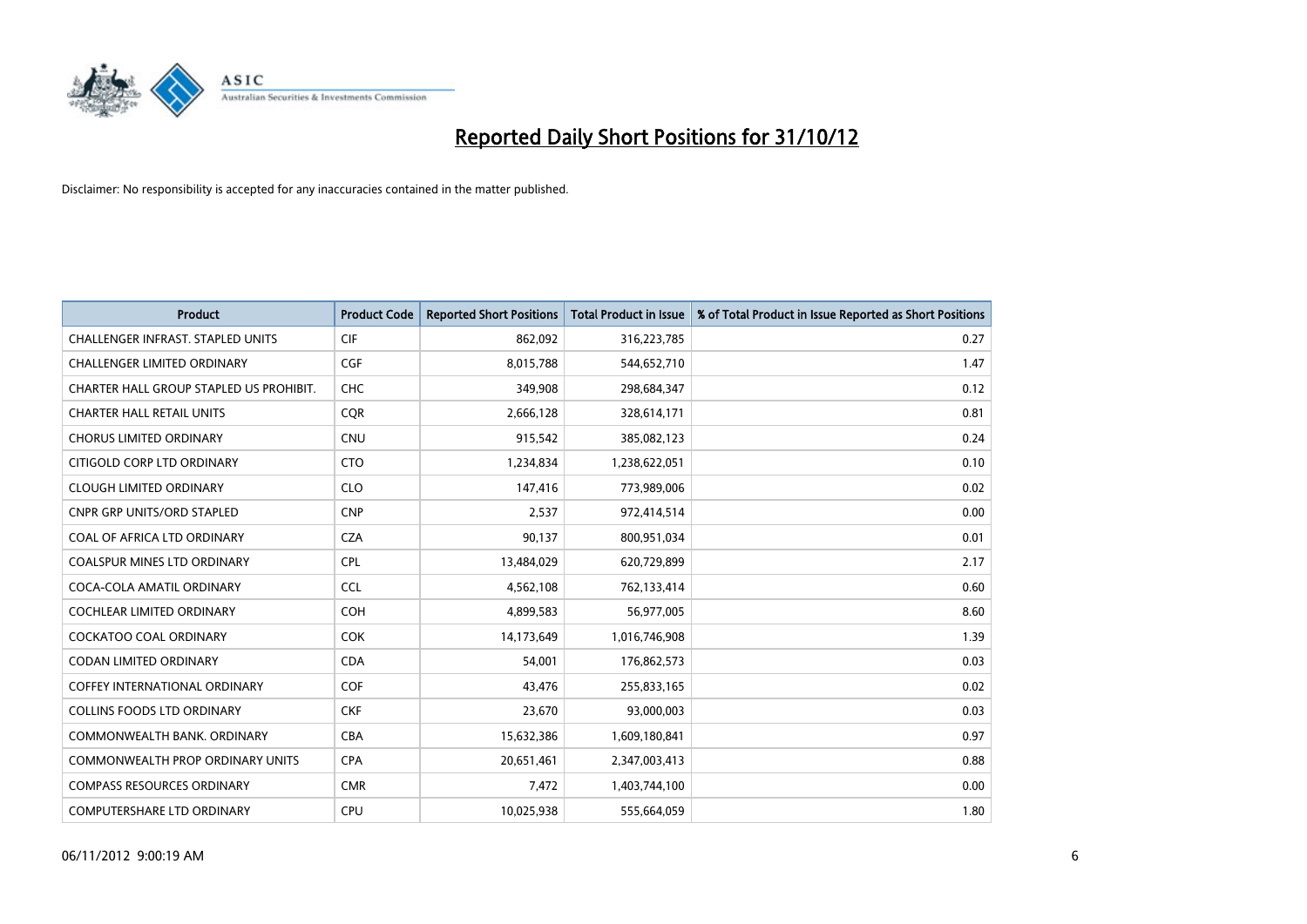

| <b>Product</b>                          | <b>Product Code</b> | <b>Reported Short Positions</b> | <b>Total Product in Issue</b> | % of Total Product in Issue Reported as Short Positions |
|-----------------------------------------|---------------------|---------------------------------|-------------------------------|---------------------------------------------------------|
| CONSOLIDATED MEDIA, ORDINARY            | <b>CMI</b>          | 62,752                          | 561,834,996                   | 0.01                                                    |
| CONTINENTAL COAL LTD ORDINARY           | CCC                 | 983                             | 445,894,046                   | 0.00                                                    |
| <b>COOPER ENERGY LTD ORDINARY</b>       | <b>COE</b>          | 258,633                         | 328,694,257                   | 0.08                                                    |
| CORP TRAVEL LIMITED ORDINARY            | <b>CTD</b>          | 134,863                         | 74,971,020                    | 0.18                                                    |
| <b>CREDIT CORP GROUP ORDINARY</b>       | <b>CCP</b>          | 53,105                          | 45,932,899                    | 0.12                                                    |
| <b>CROMWELL PROP STAPLED SECURITIES</b> | <b>CMW</b>          | 374,869                         | 1,222,114,479                 | 0.03                                                    |
| <b>CROWN LIMITED ORDINARY</b>           | <b>CWN</b>          | 6,694,789                       | 728,394,185                   | 0.92                                                    |
| <b>CSG LIMITED ORDINARY</b>             | CSV                 | 772,613                         | 282,567,499                   | 0.27                                                    |
| <b>CSL LIMITED ORDINARY</b>             | <b>CSL</b>          | 2,776,605                       | 502,792,246                   | 0.55                                                    |
| <b>CSR LIMITED ORDINARY</b>             | <b>CSR</b>          | 37,628,757                      | 506,000,315                   | 7.44                                                    |
| <b>CUDECO LIMITED ORDINARY</b>          | CDU                 | 3,969,665                       | 188,343,961                   | 2.11                                                    |
| DART ENERGY LTD ORDINARY                | <b>DTE</b>          | 16,486,241                      | 812,965,406                   | 2.03                                                    |
| DATA#3 LIMITED ORDINARY                 | <b>DTL</b>          | 2,010                           | 153,974,950                   | 0.00                                                    |
| DAVID JONES LIMITED ORDINARY            | <b>DIS</b>          | 48,131,369                      | 528,655,600                   | 9.10                                                    |
| DECMIL GROUP LIMITED ORDINARY           | <b>DCG</b>          | 300,000                         | 168,203,219                   | 0.18                                                    |
| DEEP YELLOW LIMITED ORDINARY            | <b>DYL</b>          | 2                               | 1,424,173,961                 | 0.00                                                    |
| DEXUS PROPERTY GROUP STAPLED UNITS      | <b>DXS</b>          | 9,112,680                       | 4,839,024,176                 | 0.19                                                    |
| DISCOVERY METALS LTD ORDINARY           | <b>DML</b>          | 6,522,667                       | 486,886,451                   | 1.34                                                    |
| DOMINO PIZZA ENTERPR ORDINARY           | <b>DMP</b>          | 364,242                         | 70,092,674                    | 0.52                                                    |
| DORAY MINERALS LTD ORDINARY             | <b>DRM</b>          | 119,392                         | 94,070,503                    | 0.13                                                    |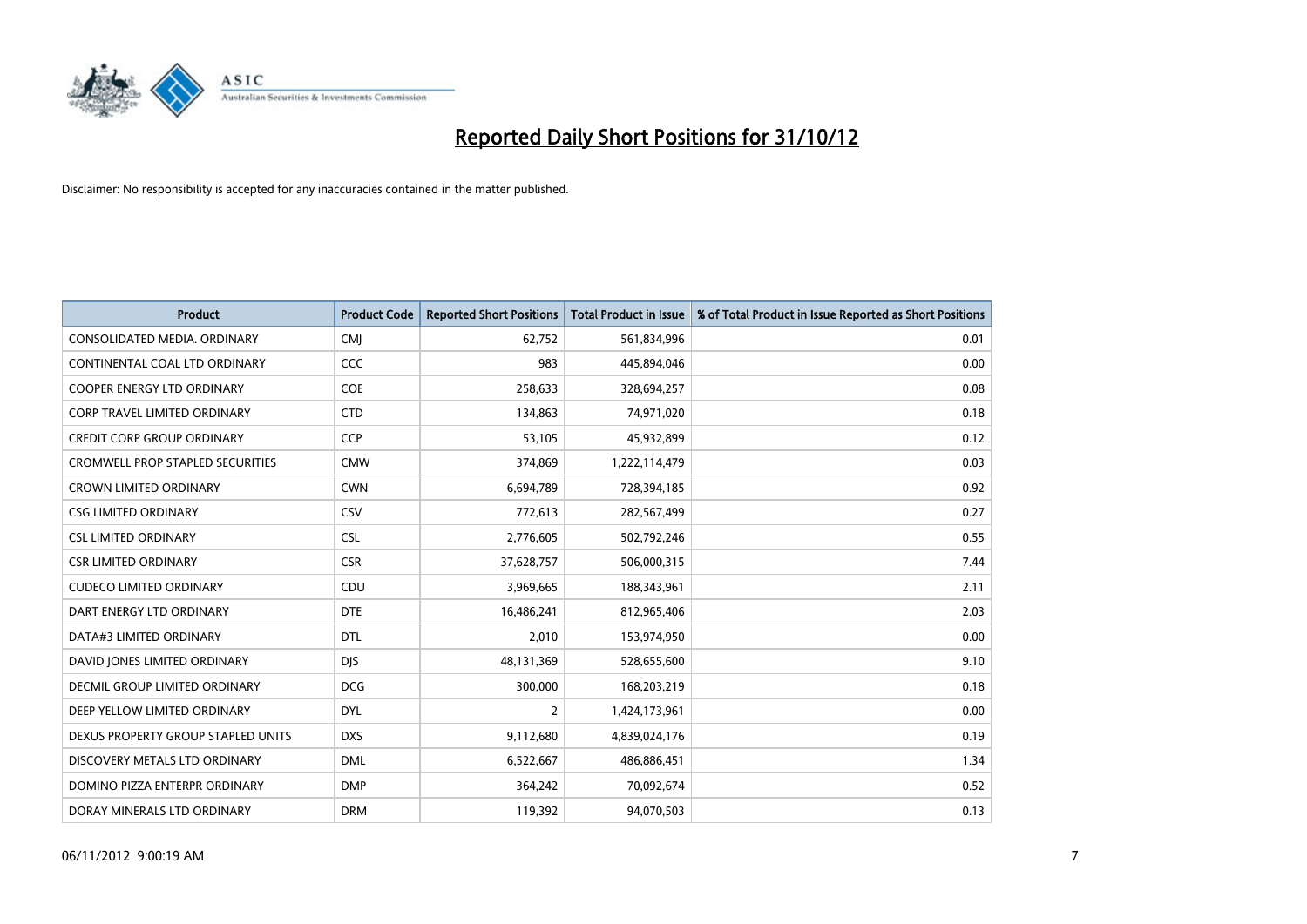

| <b>Product</b>                        | <b>Product Code</b> | <b>Reported Short Positions</b> | <b>Total Product in Issue</b> | % of Total Product in Issue Reported as Short Positions |
|---------------------------------------|---------------------|---------------------------------|-------------------------------|---------------------------------------------------------|
| DOWNER EDI LIMITED ORDINARY           | <b>DOW</b>          | 11,229,347                      | 429,100,296                   | 2.62                                                    |
| DRILLSEARCH ENERGY ORDINARY           | <b>DLS</b>          | 1,546,306                       | 386,468,803                   | 0.40                                                    |
| DUET GROUP STAPLED US PROHIBIT.       | <b>DUE</b>          | 6,813,900                       | 1,116,638,606                 | 0.61                                                    |
| DULUXGROUP LIMITED ORDINARY           | <b>DLX</b>          | 9,157,510                       | 368,984,902                   | 2.48                                                    |
| ECHO ENTERTAINMENT ORDINARY           | <b>EGP</b>          | 13,542,043                      | 825,672,730                   | 1.64                                                    |
| <b>ELDERS LIMITED ORDINARY</b>        | <b>ELD</b>          | 18,360,508                      | 448,598,480                   | 4.09                                                    |
| ELEMENTAL MINERALS ORDINARY           | <b>ELM</b>          | 253,761                         | 243,614,280                   | 0.10                                                    |
| ELEMENTOS LIMITED ORDINARY            | <b>ELT</b>          | 16                              | 148,290,347                   | 0.00                                                    |
| <b>EMECO HOLDINGS ORDINARY</b>        | <b>EHL</b>          | 6,070,997                       | 627,358,365                   | 0.97                                                    |
| <b>ENDEAVOUR MIN CORP CDI 1:1</b>     | <b>EVR</b>          | 184,903                         | 124,063,901                   | 0.15                                                    |
| ENERGY RESOURCES ORDINARY 'A'         | ERA                 | 7,175,069                       | 517,725,062                   | 1.39                                                    |
| <b>ENERGY WORLD CORPOR, ORDINARY</b>  | <b>EWC</b>          | 21,142,312                      | 1,734,166,672                 | 1.22                                                    |
| ENVESTRA LIMITED ORDINARY             | <b>ENV</b>          | 16,206,903                      | 1,572,392,111                 | 1.03                                                    |
| EQUATORIAL RES LTD ORDINARY           | <b>EQX</b>          | 107,552                         | 117,235,353                   | 0.09                                                    |
| EVOLUTION MINING LTD ORDINARY         | <b>EVN</b>          | 1,908,345                       | 707,942,989                   | 0.27                                                    |
| FAIRFAX MEDIA LTD ORDINARY            | <b>FXI</b>          | 371,623,181                     | 2,351,955,725                 | 15.80                                                   |
| FAR LTD ORDINARY                      | <b>FAR</b>          | 21,000,000                      | 2,499,846,742                 | 0.84                                                    |
| FISHER & PAYKEL H. ORDINARY           | <b>FPH</b>          | 34,877                          | 538,095,634                   | 0.01                                                    |
| FKP PROPERTY GROUP STAPLED SECURITIES | <b>FKP</b>          | 51,827,898                      | 2,251,016,386                 | 2.30                                                    |
| FLEETWOOD CORP ORDINARY               | <b>FWD</b>          | 1,593,379                       | 59,781,187                    | 2.67                                                    |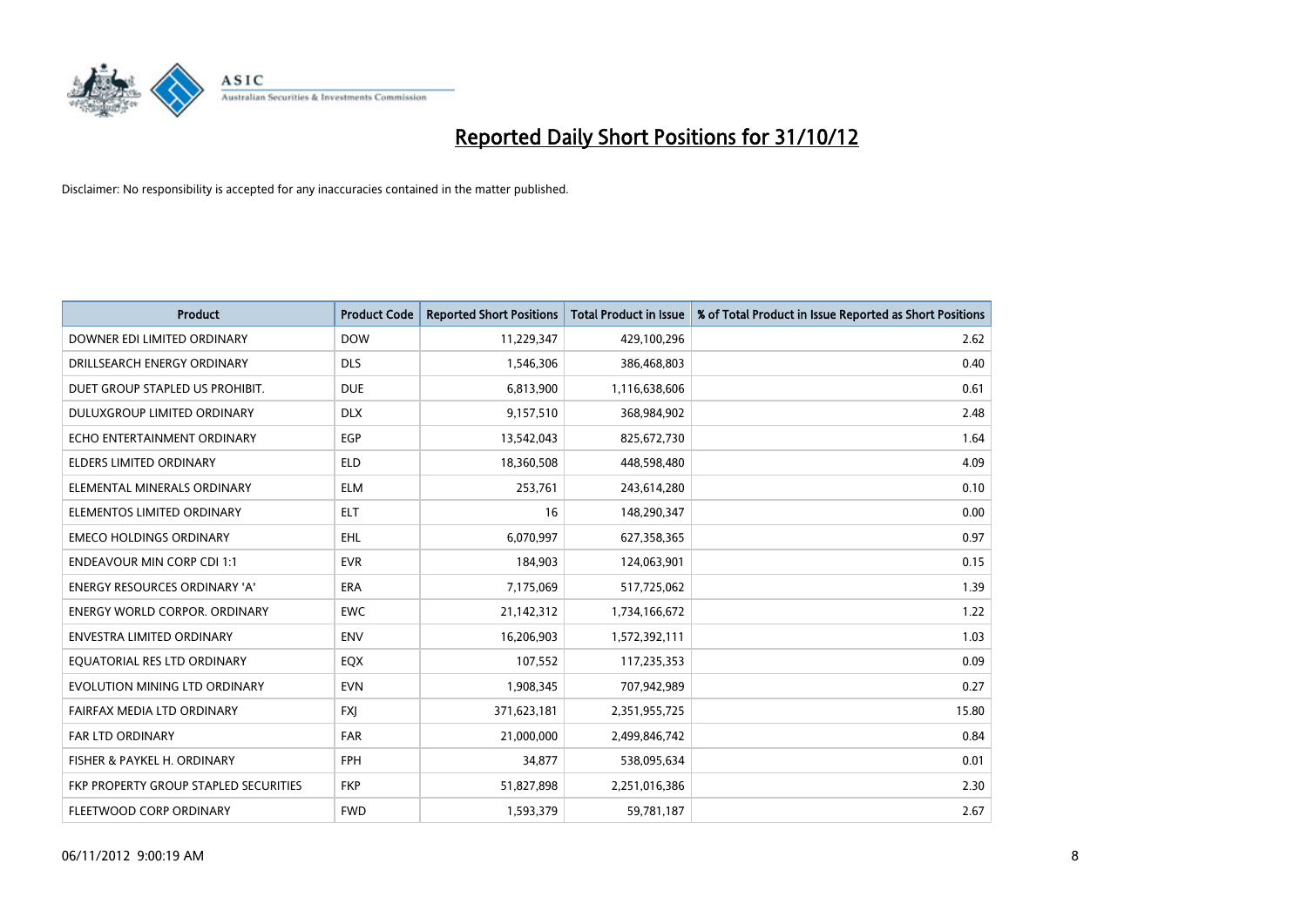

| <b>Product</b>                            | <b>Product Code</b> | <b>Reported Short Positions</b> | <b>Total Product in Issue</b> | % of Total Product in Issue Reported as Short Positions |
|-------------------------------------------|---------------------|---------------------------------|-------------------------------|---------------------------------------------------------|
| FLETCHER BUILDING ORDINARY                | <b>FBU</b>          | 9,399,714                       | 684,793,538                   | 1.37                                                    |
| <b>FLEXIGROUP LIMITED ORDINARY</b>        | <b>FXL</b>          | 183,621                         | 286,986,003                   | 0.06                                                    |
| <b>FLIGHT CENTRE ORDINARY</b>             | <b>FLT</b>          | 12,630,858                      | 100,149,257                   | 12.61                                                   |
| FLINDERS MINES LTD ORDINARY               | <b>FMS</b>          | 847,292                         | 1,821,300,404                 | 0.05                                                    |
| <b>FOCUS MINERALS LTD ORDINARY</b>        | <b>FML</b>          | 694,459                         | 4,320,773,701                 | 0.02                                                    |
| <b>FORGE GROUP LIMITED ORDINARY</b>       | FGE                 | 436,444                         | 86,169,014                    | 0.51                                                    |
| FORTESCUE METALS GRP ORDINARY             | <b>FMG</b>          | 197,885,819                     | 3,113,798,659                 | 6.36                                                    |
| <b>G.U.D. HOLDINGS ORDINARY</b>           | GUD                 | 1,193,608                       | 71,341,319                    | 1.67                                                    |
| <b>G8 EDUCATION LIMITED ORDINARY</b>      | <b>GEM</b>          | 48,831                          | 236,093,926                   | 0.02                                                    |
| <b>GALAXY RESOURCES ORDINARY</b>          | <b>GXY</b>          | 2,936,932                       | 506,359,341                   | 0.58                                                    |
| <b>GENETIC TECHNOLOGIES ORDINARY</b>      | <b>GTG</b>          | 1,364,100                       | 474,971,819                   | 0.29                                                    |
| <b>GEODYNAMICS LIMITED ORDINARY</b>       | GDY                 | 850                             | 406,452,608                   | 0.00                                                    |
| <b>GINDALBIE METALS LTD ORDINARY</b>      | <b>GBG</b>          | 57,405,293                      | 1,247,487,454                 | 4.60                                                    |
| <b>GOODMAN FIELDER, ORDINARY</b>          | <b>GFF</b>          | 21,991,754                      | 1,955,559,207                 | 1.12                                                    |
| <b>GOODMAN GROUP STAPLED US PROHIBIT.</b> | <b>GMG</b>          | 10,282,950                      | 1,607,563,604                 | 0.64                                                    |
| <b>GPT GROUP STAPLED SEC.</b>             | <b>GPT</b>          | 6,167,648                       | 1,766,785,075                 | 0.35                                                    |
| <b>GRAINCORP LIMITED A CLASS ORDINARY</b> | <b>GNC</b>          | 1,746,195                       | 228,241,481                   | 0.77                                                    |
| <b>GRANGE RESOURCES. ORDINARY</b>         | <b>GRR</b>          | 2,077,294                       | 1,155,487,102                 | 0.18                                                    |
| <b>GREENLAND MIN EN LTD ORDINARY</b>      | GGG                 | 3,657,804                       | 567,912,409                   | 0.64                                                    |
| <b>GRYPHON MINERALS LTD ORDINARY</b>      | GRY                 | 19,111,849                      | 348.264.983                   | 5.49                                                    |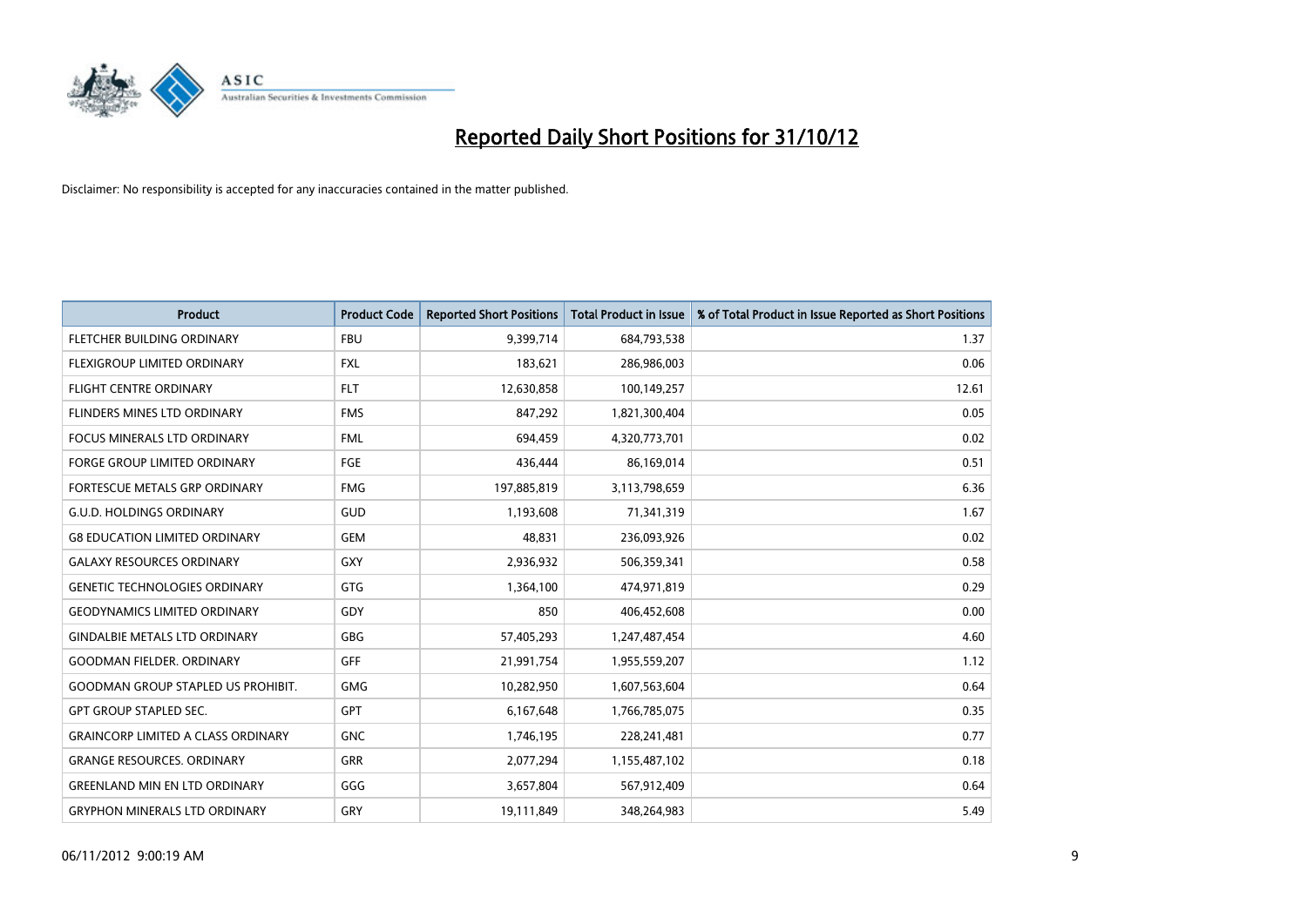

| <b>Product</b>                               | <b>Product Code</b> | <b>Reported Short Positions</b> | <b>Total Product in Issue</b> | % of Total Product in Issue Reported as Short Positions |
|----------------------------------------------|---------------------|---------------------------------|-------------------------------|---------------------------------------------------------|
| <b>GUILDFORD COAL LTD ORDINARY</b>           | <b>GUF</b>          | 1,282,692                       | 521,046,899                   | 0.25                                                    |
| <b>GUIARAT NRE COAL LTD ORDINARY</b>         | <b>GNM</b>          | 7,956                           | 1,123,137,858                 | 0.00                                                    |
| <b>GUNNS LIMITED ORDINARY</b>                | <b>GNS</b>          | 51,528,090                      | 848,401,559                   | 6.07                                                    |
| <b>GWA GROUP LTD ORDINARY</b>                | <b>GWA</b>          | 11,977,141                      | 304,706,899                   | 3.93                                                    |
| HARVEY NORMAN ORDINARY                       | <b>HVN</b>          | 100,145,802                     | 1,062,316,784                 | 9.43                                                    |
| HASTIE GROUP LIMITED ORDINARY                | <b>HST</b>          | 233,914                         | 137,353,504                   | 0.17                                                    |
| <b>HASTINGS DIVERSIFIED STAPLED SECURITY</b> | <b>HDF</b>          | 340,446                         | 560,324,158                   | 0.06                                                    |
| <b>HENDERSON GROUP CDI 1:1</b>               | <b>HGG</b>          | 4,267,120                       | 706,654,885                   | 0.60                                                    |
| HFA HOLDINGS LIMITED ORDINARY                | <b>HFA</b>          | 3,809                           | 117,332,831                   | 0.00                                                    |
| HILLGROVE RES LTD ORDINARY                   | <b>HGO</b>          | 3,237,420                       | 1,022,760,221                 | 0.32                                                    |
| HILLS HOLDINGS LTD ORDINARY                  | <b>HIL</b>          | 2,924,063                       | 246,500,444                   | 1.19                                                    |
| HORIZON OIL LIMITED ORDINARY                 | <b>HZN</b>          | 31,611,871                      | 1,130,811,515                 | 2.80                                                    |
| ICON ENERGY LIMITED ORDINARY                 | <b>ICN</b>          | 72                              | 469,301,394                   | 0.00                                                    |
| <b>IINET LIMITED ORDINARY</b>                | <b>IIN</b>          | 55,000                          | 161,238,847                   | 0.03                                                    |
| <b>ILUKA RESOURCES ORDINARY</b>              | ILU                 | 52,044,710                      | 418,700,517                   | 12.43                                                   |
| <b>IMDEX LIMITED ORDINARY</b>                | <b>IMD</b>          | 1,798,488                       | 208,235,426                   | 0.86                                                    |
| <b>INCITEC PIVOT ORDINARY</b>                | <b>IPL</b>          | 10,630,100                      | 1,628,730,107                 | 0.65                                                    |
| INDEPENDENCE GROUP ORDINARY                  | <b>IGO</b>          | 7,425,328                       | 232,882,535                   | 3.19                                                    |
| <b>INDOPHIL RESOURCES ORDINARY</b>           | <b>IRN</b>          | 618,668                         | 1,203,146,194                 | 0.05                                                    |
| INDUSTREA LIMITED ORDINARY                   | <b>IDL</b>          | 9,441,978                       | 370,268,218                   | 2.55                                                    |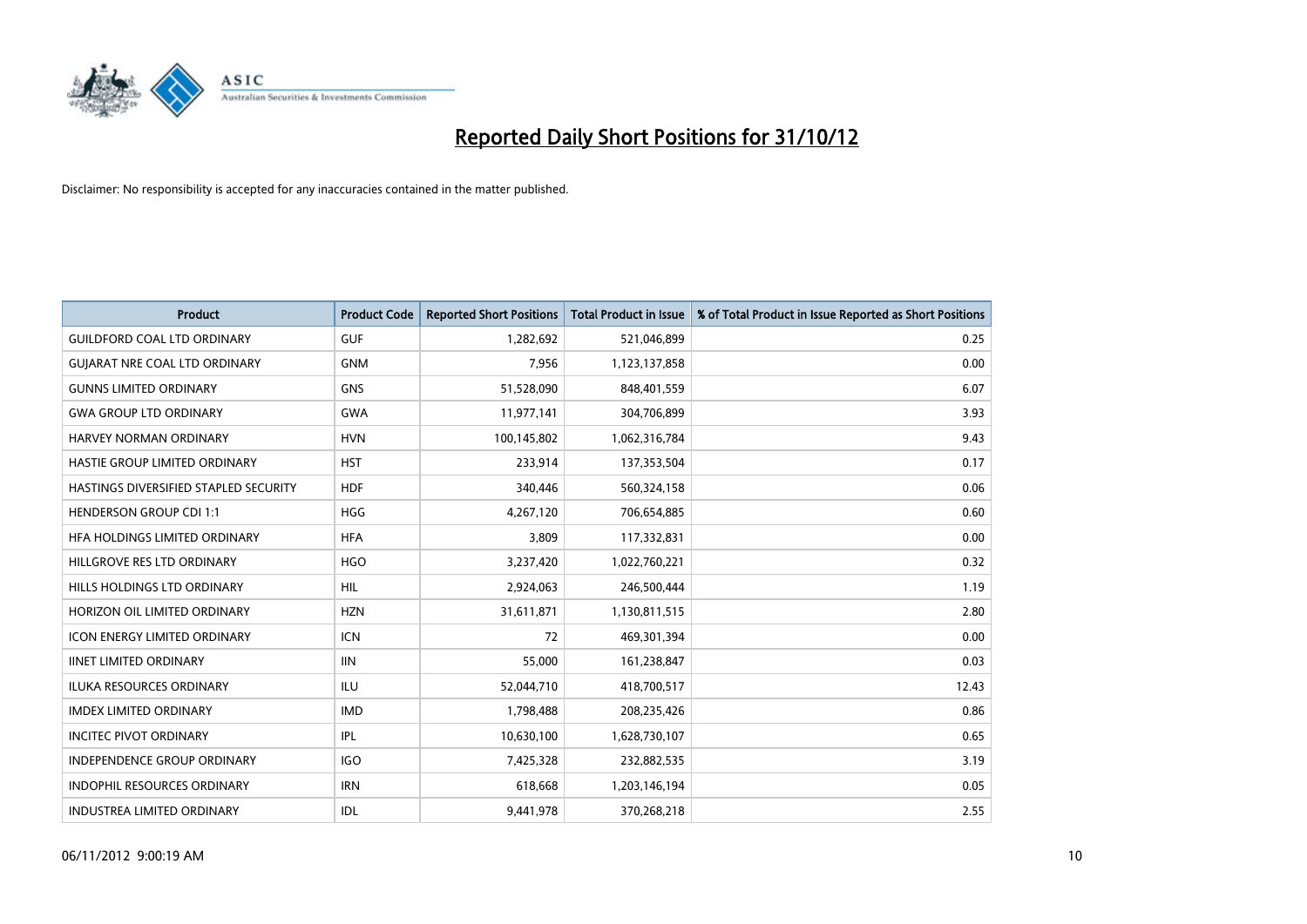

| <b>Product</b>                                  | <b>Product Code</b> | <b>Reported Short Positions</b> | <b>Total Product in Issue</b> | % of Total Product in Issue Reported as Short Positions |
|-------------------------------------------------|---------------------|---------------------------------|-------------------------------|---------------------------------------------------------|
| <b>INFIGEN ENERGY STAPLED SECURITIES</b>        | <b>IFN</b>          | 3,986,117                       | 762,265,972                   | 0.52                                                    |
| INSURANCE AUSTRALIA ORDINARY                    | IAG                 | 9,525,246                       | 2,079,034,021                 | 0.46                                                    |
| INTEGRA MINING LTD. ORDINARY                    | <b>IGR</b>          | 2,073,353                       | 934,440,899                   | 0.22                                                    |
| <b>INTREPID MINES ORDINARY</b>                  | <b>IAU</b>          | 7,174,749                       | 553,802,270                   | 1.30                                                    |
| <b>INVESTA OFFICE FUND STAPLED SECURITIES</b>   | <b>IOF</b>          | 2,518,820                       | 614,047,458                   | 0.41                                                    |
| <b>INVOCARE LIMITED ORDINARY</b>                | <b>IVC</b>          | 3,258,536                       | 110,030,298                   | 2.96                                                    |
| <b>ION LIMITED ORDINARY</b>                     | <b>ION</b>          | 164,453                         | 256,365,105                   | 0.06                                                    |
| <b>IOOF HOLDINGS LTD ORDINARY</b>               | <b>IFL</b>          | 1,298,296                       | 229,794,395                   | 0.56                                                    |
| <b>IRESS LIMITED ORDINARY</b>                   | <b>IRE</b>          | 2,094,500                       | 128,620,231                   | 1.63                                                    |
| <b>IRON ORE HOLDINGS ORDINARY</b>               | <b>IOH</b>          | 39,352                          | 161,174,005                   | 0.02                                                    |
| <b>IVANHOE AUSTRALIA ORDINARY</b>               | <b>IVA</b>          | 1,877,151                       | 555,583,643                   | 0.34                                                    |
| <b>JAMES HARDIE INDUST CHESS DEPOSITARY INT</b> | <b>IHX</b>          | 8,526,664                       | 439,580,130                   | 1.94                                                    |
| <b>IB HI-FI LIMITED ORDINARY</b>                | <b>IBH</b>          | 20,780,577                      | 98,850,643                    | 21.02                                                   |
| <b>KAGARA LTD ORDINARY</b>                      | KZL                 | 3,000,013                       | 798,953,117                   | 0.38                                                    |
| KANGAROO RES LTD ORDINARY                       | <b>KRL</b>          | 191,687                         | 3,434,430,012                 | 0.01                                                    |
| KAROON GAS AUSTRALIA ORDINARY                   | <b>KAR</b>          | 437,696                         | 221,420,769                   | 0.20                                                    |
| KATHMANDU HOLD LTD ORDINARY                     | <b>KMD</b>          | 734,043                         | 200,165,940                   | 0.37                                                    |
| <b>KBL MINING LIMITED ORDINARY</b>              | KBL                 | 1,820                           | 292,335,629                   | 0.00                                                    |
| <b>KENTOR GOLD LIMITED ORDINARY</b>             | KGL                 | 275                             | 140,040,563                   | 0.00                                                    |
| KINGSGATE CONSOLID. ORDINARY                    | <b>KCN</b>          | 7,838,701                       | 151,744,838                   | 5.17                                                    |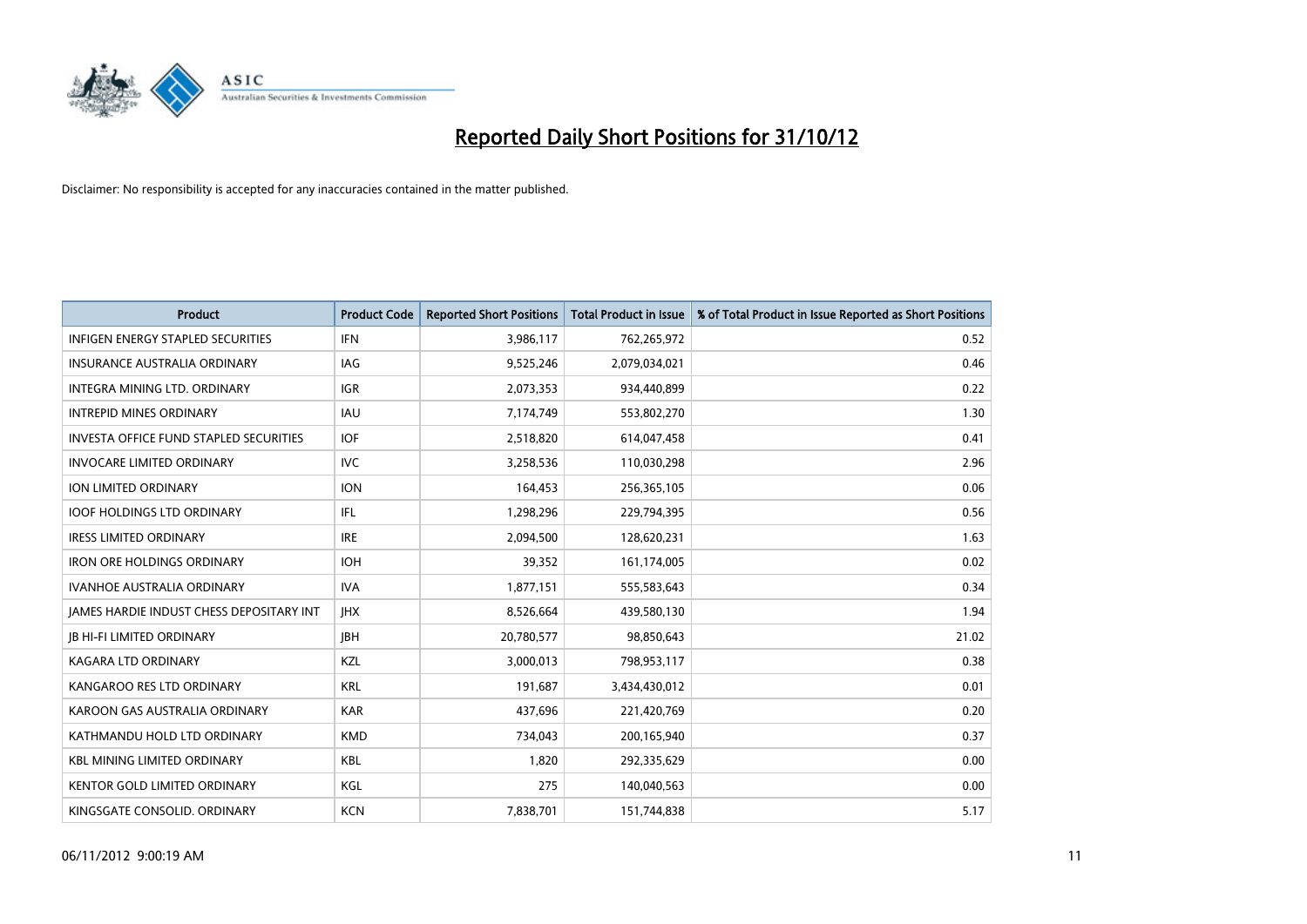

| <b>Product</b>                        | <b>Product Code</b> | <b>Reported Short Positions</b> | <b>Total Product in Issue</b> | % of Total Product in Issue Reported as Short Positions |
|---------------------------------------|---------------------|---------------------------------|-------------------------------|---------------------------------------------------------|
| KINGSROSE MINING LTD ORDINARY         | <b>KRM</b>          | 9,231                           | 290,111,217                   | 0.00                                                    |
| LEIGHTON HOLDINGS ORDINARY            | LEI                 | 13,086,752                      | 337,088,765                   | 3.88                                                    |
| LEND LEASE GROUP UNIT/ORD STAPLED     | <b>LLC</b>          | 5,269,667                       | 574,351,883                   | 0.92                                                    |
| LINC ENERGY LTD ORDINARY              | <b>LNC</b>          | 21,419,915                      | 504,487,631                   | 4.25                                                    |
| LIQUEFIED NATURAL ORDINARY            | <b>LNG</b>          | 272,800                         | 267,699,015                   | 0.10                                                    |
| LYNAS CORPORATION ORDINARY            | <b>LYC</b>          | 224,032,002                     | 1,716,159,363                 | 13.05                                                   |
| M2 TELECOMMUNICATION ORDINARY         | <b>MTU</b>          | 6,022,567                       | 156,946,954                   | 3.84                                                    |
| MACMAHON HOLDINGS ORDINARY            | <b>MAH</b>          | 10,958,817                      | 757,017,561                   | 1.45                                                    |
| MACO ATLAS ROADS GRP ORDINARY STAPLED | <b>MOA</b>          | 4,422,098                       | 478,531,436                   | 0.92                                                    |
| MACQUARIE GROUP LTD ORDINARY          | <b>MOG</b>          | 8,548,724                       | 338,960,469                   | 2.52                                                    |
| MAGELLAN FIN GRP LTD ORDINARY         | <b>MFG</b>          | 1,144                           | 152,558,341                   | 0.00                                                    |
| <b>MARENGO MINING ORDINARY</b>        | <b>MGO</b>          | 39,850                          | 1,137,720,551                 | 0.00                                                    |
| MATRIX C & E LTD ORDINARY             | <b>MCE</b>          | 3,943,041                       | 94,555,428                    | 4.17                                                    |
| MAVERICK DRILLING ORDINARY            | <b>MAD</b>          | 2,999,823                       | 452,726,751                   | 0.66                                                    |
| MCMILLAN SHAKESPEARE ORDINARY         | <b>MMS</b>          | 101,120                         | 74,523,965                    | 0.14                                                    |
| MEDUSA MINING LTD ORDINARY            | <b>MML</b>          | 2,072,007                       | 188,903,911                   | 1.10                                                    |
| MELBOURNE IT LIMITED ORDINARY         | <b>MLB</b>          | 492,222                         | 82,451,363                    | 0.60                                                    |
| MEO AUSTRALIA LTD ORDINARY            | <b>MEO</b>          | 1,423,051                       | 586,448,260                   | 0.24                                                    |
| <b>MERMAID MARINE ORDINARY</b>        | <b>MRM</b>          | 1,569,001                       | 223,694,865                   | 0.70                                                    |
| MESOBLAST LIMITED ORDINARY            | <b>MSB</b>          | 15,765,965                      | 284,478,361                   | 5.54                                                    |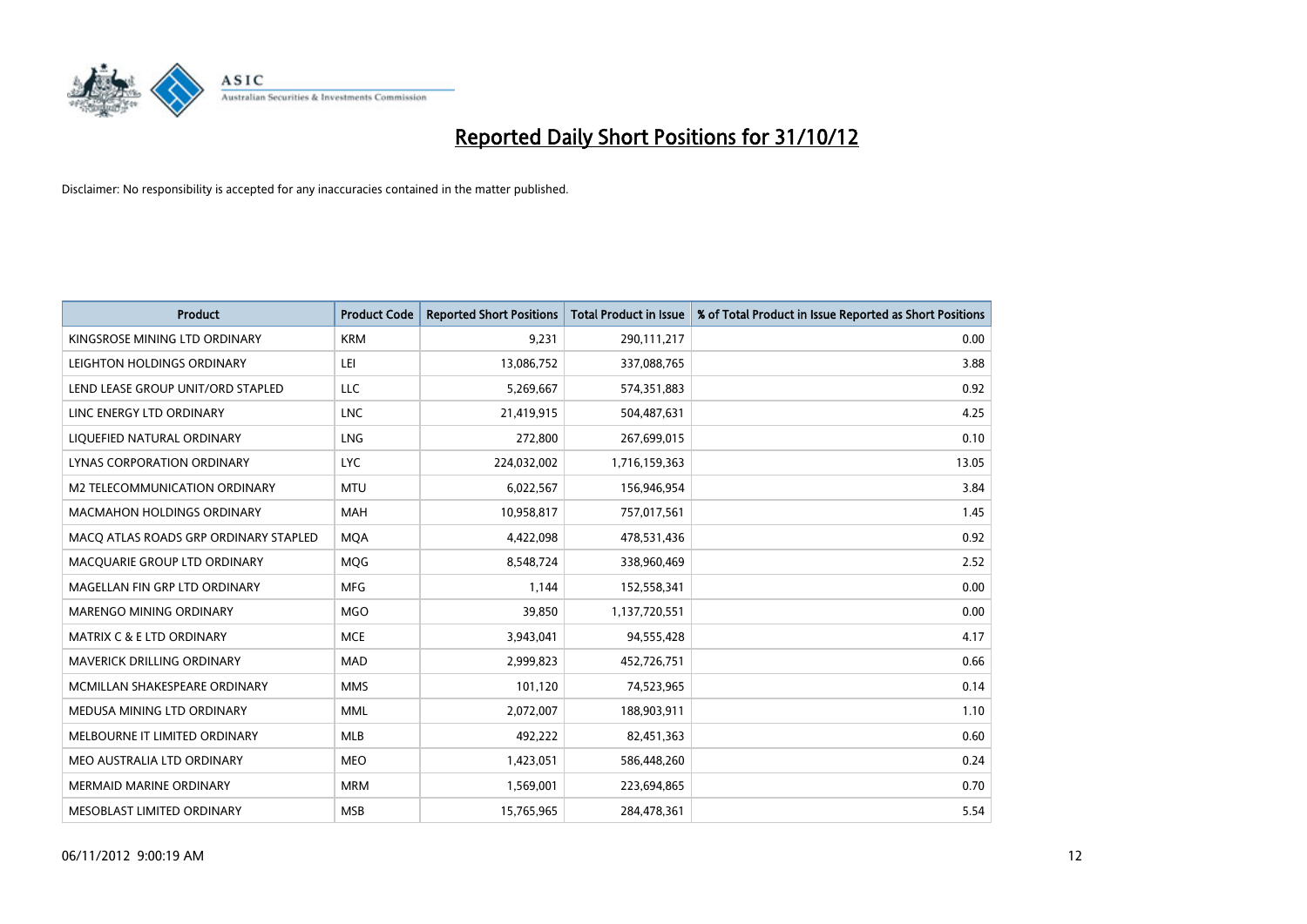

| <b>Product</b>                       | <b>Product Code</b> | <b>Reported Short Positions</b> | <b>Total Product in Issue</b> | % of Total Product in Issue Reported as Short Positions |
|--------------------------------------|---------------------|---------------------------------|-------------------------------|---------------------------------------------------------|
| METALS X LIMITED ORDINARY            | <b>MLX</b>          | 102,764                         | 1,651,766,110                 | 0.01                                                    |
| METCASH LIMITED ORDINARY             | <b>MTS</b>          | 57,841,581                      | 880,704,786                   | 6.57                                                    |
| MICLYN EXP OFFSHR ORDINARY           | <b>MIO</b>          | 15,845                          | 278,639,188                   | 0.01                                                    |
| MILTON CORPORATION ORDINARY          | <b>MLT</b>          | 12,800                          | 121,625,655                   | 0.01                                                    |
| MINCOR RESOURCES NL ORDINARY         | <b>MCR</b>          | 1,445,275                       | 188,208,274                   | 0.77                                                    |
| MINERAL DEPOSITS ORDINARY            | <b>MDL</b>          | 329,726                         | 83,538,786                    | 0.39                                                    |
| MINERAL RESOURCES, ORDINARY          | <b>MIN</b>          | 5,532,087                       | 185,006,018                   | 2.99                                                    |
| MIRABELA NICKEL LTD ORDINARY         | <b>MBN</b>          | 10,253,501                      | 876,582,736                   | 1.17                                                    |
| MIRVAC GROUP STAPLED SECURITIES      | <b>MGR</b>          | 21,732,577                      | 3,425,587,451                 | 0.63                                                    |
| MOLOPO ENERGY LTD ORDINARY           | <b>MPO</b>          | 475,596                         | 245,849,711                   | 0.19                                                    |
| <b>MONADELPHOUS GROUP ORDINARY</b>   | <b>MND</b>          | 5,556,134                       | 90,663,543                    | 6.13                                                    |
| MORTGAGE CHOICE LTD ORDINARY         | MOC                 | 2,489,719                       | 123,431,282                   | 2.02                                                    |
| <b>MOUNT GIBSON IRON ORDINARY</b>    | <b>MGX</b>          | 2,862,288                       | 1,090,584,232                 | 0.26                                                    |
| <b>MURCHISON METALS LTD ORDINARY</b> | <b>MMX</b>          | 1,352,166                       | 450,427,346                   | 0.30                                                    |
| <b>MYER HOLDINGS LTD ORDINARY</b>    | <b>MYR</b>          | 80,969,563                      | 583,384,551                   | 13.88                                                   |
| MYSTATE LIMITED ORDINARY             | <b>MYS</b>          | 19,965                          | 87,012,663                    | 0.02                                                    |
| NATIONAL AUST, BANK ORDINARY         | <b>NAB</b>          | 13,184,859                      | 2,297,237,138                 | 0.57                                                    |
| NAVITAS LIMITED ORDINARY             | <b>NVT</b>          | 11,543,685                      | 375,367,918                   | 3.08                                                    |
| NEON ENERGY LIMITED ORDINARY         | <b>NEN</b>          | 3,239,989                       | 548,082,936                   | 0.59                                                    |
| NEW HOPE CORPORATION ORDINARY        | <b>NHC</b>          | 2.272.447                       | 830,526,815                   | 0.27                                                    |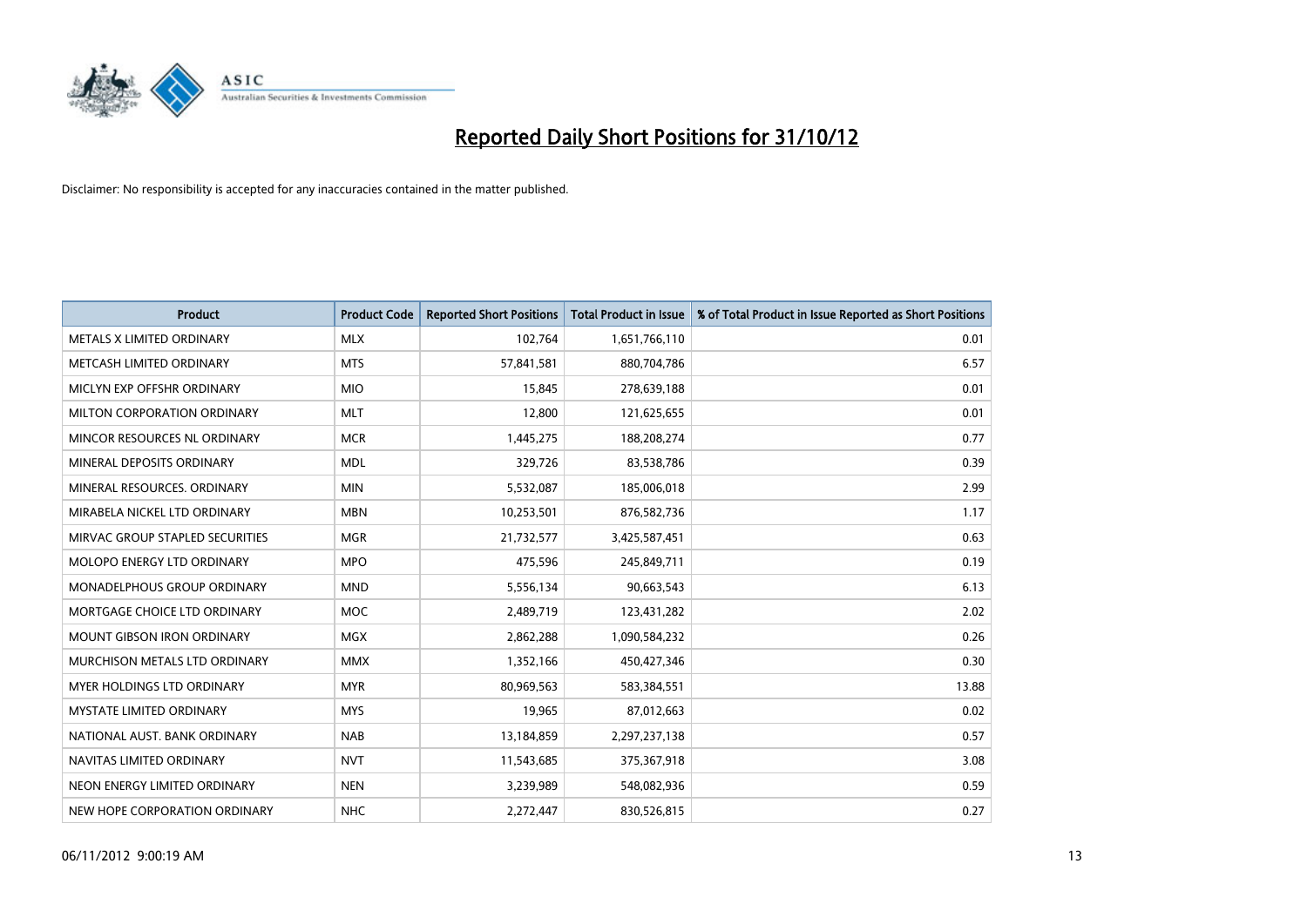

| <b>Product</b>                        | <b>Product Code</b> | <b>Reported Short Positions</b> | <b>Total Product in Issue</b> | % of Total Product in Issue Reported as Short Positions |
|---------------------------------------|---------------------|---------------------------------|-------------------------------|---------------------------------------------------------|
| NEW STANDARD ENERGY ORDINARY          | <b>NSE</b>          | 1,078                           | 305,331,847                   | 0.00                                                    |
| NEWCREST MINING ORDINARY              | <b>NCM</b>          | 1,904,265                       | 765,000,000                   | 0.25                                                    |
| NEWS CORP A NON-VOTING CDI            | <b>NWSLV</b>        | 2,900,276                       | 1,547,018,983                 | 0.19                                                    |
| NEWS CORP B VOTING CDI                | <b>NWS</b>          | 1,265,237                       | 798,520,953                   | 0.16                                                    |
| NEWSAT LIMITED ORDINARY               | <b>NWT</b>          | 70.000                          | 233,052,157                   | 0.03                                                    |
| NEXTDC LIMITED ORDINARY               | <b>NXT</b>          | 2,764,217                       | 150,627,388                   | 1.84                                                    |
| NEXUS ENERGY LIMITED ORDINARY         | <b>NXS</b>          | 2,981,174                       | 1,329,821,159                 | 0.22                                                    |
| NIDO PETROLEUM ORDINARY               | <b>NDO</b>          | 105,313                         | 1,390,829,818                 | 0.01                                                    |
| NOBLE MINERAL RES ORDINARY            | <b>NMG</b>          | 4,121,584                       | 655,522,952                   | 0.63                                                    |
| NORFOLK GROUP ORDINARY                | <b>NFK</b>          | 50                              | 158,890,730                   | 0.00                                                    |
| NORTHERN IRON LTD ORDINARY            | <b>NFE</b>          | 4,221,156                       | 475,971,207                   | 0.89                                                    |
| NORTHERN STAR ORDINARY                | <b>NST</b>          | 1,055,310                       | 423,968,168                   | 0.25                                                    |
| NRW HOLDINGS LIMITED ORDINARY         | <b>NWH</b>          | 5,161,246                       | 278,888,011                   | 1.85                                                    |
| NUFARM LIMITED ORDINARY               | <b>NUF</b>          | 6,301,628                       | 262,662,626                   | 2.40                                                    |
| OAKTON LIMITED ORDINARY               | <b>OKN</b>          | 8,247                           | 91,721,874                    | 0.01                                                    |
| OCEANAGOLD CORP. CHESS DEPOSITARY INT | OGC                 | 1,017,892                       | 263,278,752                   | 0.39                                                    |
| OIL SEARCH LTD ORDINARY               | <b>OSH</b>          | 2,395,855                       | 1,334,756,742                 | 0.18                                                    |
| OM HOLDINGS LIMITED ORDINARY          | OMH                 | 4,000,970                       | 673,423,337                   | 0.59                                                    |
| ORICA LIMITED ORDINARY                | ORI                 | 2,379,716                       | 365,642,802                   | 0.65                                                    |
| ORIGIN ENERGY ORDINARY                | <b>ORG</b>          | 9,413,959                       | 1,093,611,528                 | 0.86                                                    |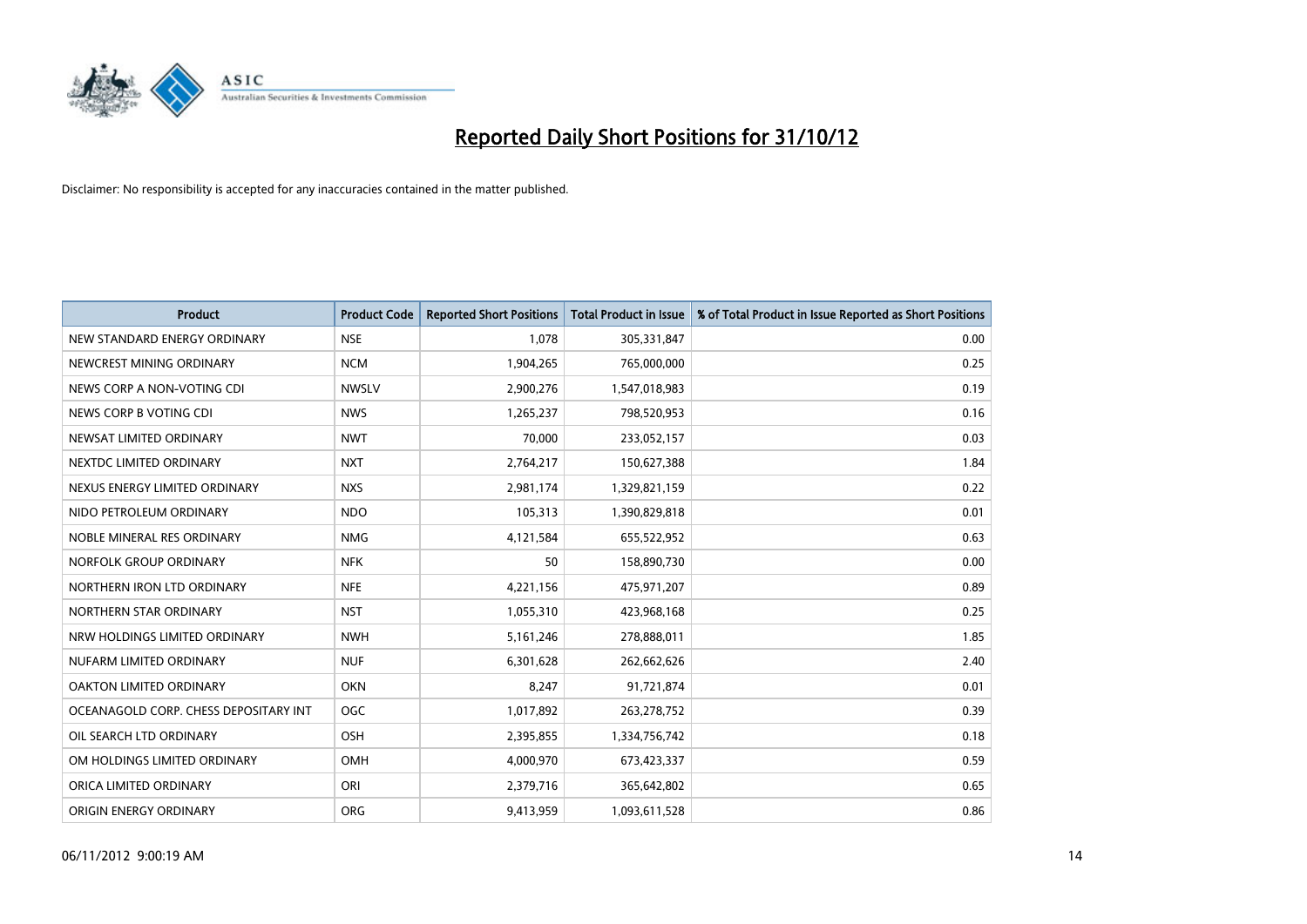

| <b>Product</b>                 | <b>Product Code</b> | <b>Reported Short Positions</b> | <b>Total Product in Issue</b> | % of Total Product in Issue Reported as Short Positions |
|--------------------------------|---------------------|---------------------------------|-------------------------------|---------------------------------------------------------|
| OROCOBRE LIMITED ORDINARY      | <b>ORE</b>          | 813,693                         | 103,195,029                   | 0.79                                                    |
| OROTONGROUP LIMITED ORDINARY   | <b>ORL</b>          | 173,417                         | 40,880,902                    | 0.42                                                    |
| OZ MINERALS ORDINARY           | OZL                 | 6,128,837                       | 303,470,022                   | 2.02                                                    |
| <b>PACIFIC BRANDS ORDINARY</b> | <b>PBG</b>          | 8,320,711                       | 912,915,695                   | 0.91                                                    |
| PALADIN ENERGY LTD ORDINARY    | <b>PDN</b>          | 71,572,524                      | 836,825,651                   | 8.55                                                    |
| PANAUST LIMITED ORDINARY       | <b>PNA</b>          | 2,555,330                       | 605,962,322                   | 0.42                                                    |
| PANCONTINENTAL OIL ORDINARY    | <b>PCL</b>          | 233,335                         | 1,148,744,096                 | 0.02                                                    |
| PANORAMIC RESOURCES ORDINARY   | PAN                 | 2,717,267                       | 255,681,195                   | 1.06                                                    |
| PAPERLINX LIMITED ORDINARY     | <b>PPX</b>          | 141,291                         | 609,280,761                   | 0.02                                                    |
| PAPILLON RES LTD ORDINARY      | <b>PIR</b>          | 1,541,274                       | 255,962,388                   | 0.60                                                    |
| PEET LIMITED ORDINARY          | <b>PPC</b>          | 3,836,983                       | 321,013,141                   | 1.20                                                    |
| PERILYA LIMITED ORDINARY       | PEM                 | 9,806                           | 769,316,426                   | 0.00                                                    |
| PERPETUAL LIMITED ORDINARY     | PPT                 | 2,058,831                       | 41,980,678                    | 4.90                                                    |
| PERSEUS MINING LTD ORDINARY    | PRU                 | 7,794,764                       | 457,962,088                   | 1.70                                                    |
| PHARMAXIS LTD ORDINARY         | <b>PXS</b>          | 6,142,778                       | 307,888,389                   | 2.00                                                    |
| PLATINUM ASSET ORDINARY        | <b>PTM</b>          | 12,240,490                      | 561,347,878                   | 2.18                                                    |
| PLATINUM AUSTRALIA ORDINARY    | <b>PLA</b>          | 836,127                         | 504,968,043                   | 0.17                                                    |
| PMI GOLD CORP CDI 1:1          | <b>PVM</b>          | 98,129                          | 75,645,355                    | 0.13                                                    |
| <b>PMP LIMITED ORDINARY</b>    | <b>PMP</b>          | 146,499                         | 323,781,124                   | 0.05                                                    |
| PRANA BIOTECHNOLOGY ORDINARY   | PBT                 | 87,850                          | 340,689,928                   | 0.03                                                    |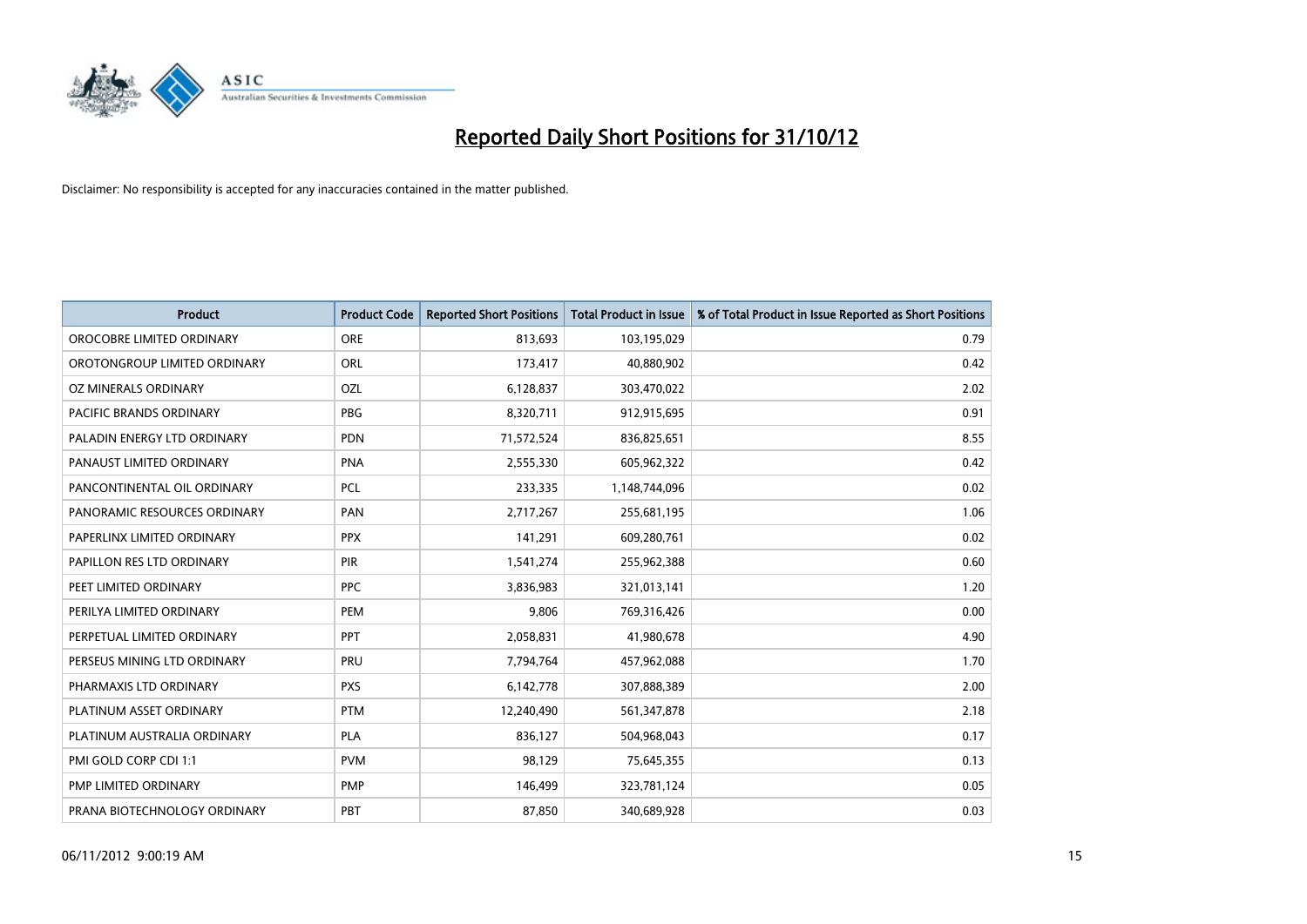

| <b>Product</b>                      | <b>Product Code</b> | <b>Reported Short Positions</b> | <b>Total Product in Issue</b> | % of Total Product in Issue Reported as Short Positions |
|-------------------------------------|---------------------|---------------------------------|-------------------------------|---------------------------------------------------------|
| PREMIER INVESTMENTS ORDINARY        | <b>PMV</b>          | 1,028,088                       | 155,260,478                   | 0.66                                                    |
| PRIMA BIOMED LTD ORDINARY           | <b>PRR</b>          | 6,288,810                       | 1,066,063,388                 | 0.59                                                    |
| PRIMARY HEALTH CARE ORDINARY        | <b>PRY</b>          | 27,112,283                      | 502,983,554                   | 5.39                                                    |
| PRIMEAG AUSTRALIA ORDINARY          | PAG                 | 73,000                          | 266,394,444                   | 0.03                                                    |
| PROGRAMMED ORDINARY                 | <b>PRG</b>          | 486,333                         | 118,177,001                   | 0.41                                                    |
| <b>QANTAS AIRWAYS ORDINARY</b>      | QAN                 | 20,185,676                      | 2,265,123,620                 | 0.89                                                    |
| OBE INSURANCE GROUP ORDINARY        | <b>OBE</b>          | 59,397,627                      | 1,196,747,582                 | 4.96                                                    |
| OR NATIONAL LIMITED ORDINARY        | <b>ORN</b>          | 14,413,802                      | 2,425,468,941                 | 0.59                                                    |
| ORXPHARMA LTD ORDINARY              | <b>ORX</b>          | 96,662                          | 144,577,206                   | 0.07                                                    |
| <b>QUBE LOGISTICS HLDG ORDINARY</b> | <b>QUB</b>          | 12,290,519                      | 924,489,845                   | 1.33                                                    |
| RAMELIUS RESOURCES ORDINARY         | <b>RMS</b>          | 4,026,630                       | 336,256,949                   | 1.20                                                    |
| RAMSAY HEALTH CARE ORDINARY         | <b>RHC</b>          | 2,257,371                       | 202,081,252                   | 1.12                                                    |
| <b>RCR TOMLINSON ORDINARY</b>       | <b>RCR</b>          | 356,551                         | 132,406,265                   | 0.27                                                    |
| <b>REA GROUP ORDINARY</b>           | <b>REA</b>          | 31,795                          | 131,714,699                   | 0.02                                                    |
| <b>RECKON LIMITED ORDINARY</b>      | <b>RKN</b>          | 895,853                         | 129,488,015                   | 0.69                                                    |
| RED 5 LIMITED ORDINARY              | <b>RED</b>          | 188,016                         | 135,488,008                   | 0.14                                                    |
| RED FORK ENERGY ORDINARY            | <b>RFE</b>          | 2,458,975                       | 384,951,719                   | 0.64                                                    |
| REDBANK ENERGY LTD ORDINARY         | AEJ                 | 13                              | 786,287                       | 0.00                                                    |
| <b>REDFLEX HOLDINGS ORDINARY</b>    | <b>RDF</b>          | 52,345                          | 110,762,310                   | 0.05                                                    |
| REECE AUSTRALIA LTD. ORDINARY       | <b>REH</b>          | 500                             | 99,600,000                    | 0.00                                                    |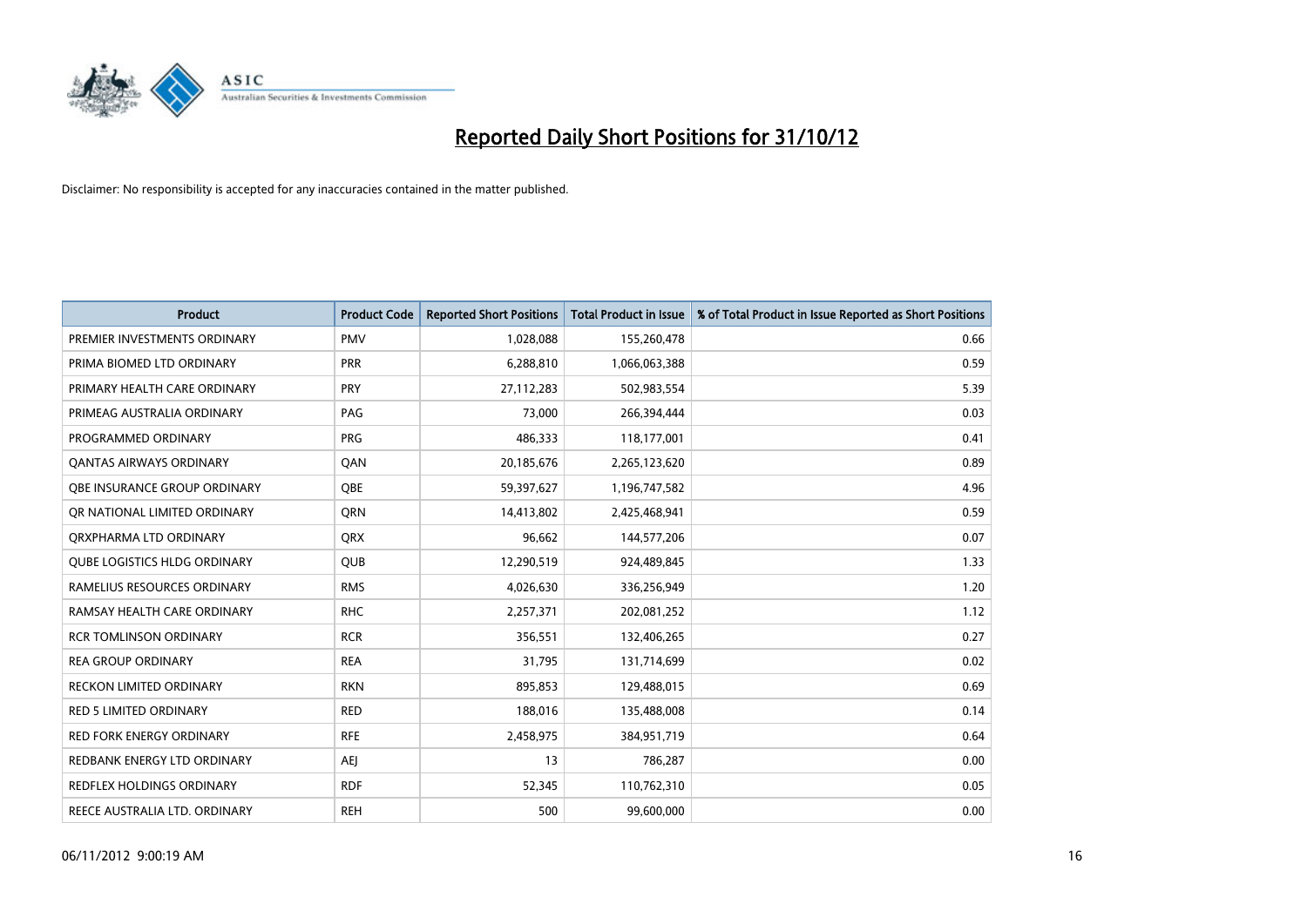

| <b>Product</b>                   | <b>Product Code</b> | <b>Reported Short Positions</b> | <b>Total Product in Issue</b> | % of Total Product in Issue Reported as Short Positions |
|----------------------------------|---------------------|---------------------------------|-------------------------------|---------------------------------------------------------|
| <b>REGIS RESOURCES ORDINARY</b>  | <b>RRL</b>          | 640,711                         | 455,170,840                   | 0.14                                                    |
| RESMED INC CDI 10:1              | <b>RMD</b>          | 3,156,262                       | 1,556,242,300                 | 0.20                                                    |
| <b>RESOLUTE MINING ORDINARY</b>  | <b>RSG</b>          | 2,881,977                       | 632,071,957                   | 0.46                                                    |
| RESOURCE GENERATION ORDINARY     | <b>RES</b>          | 173                             | 262,895,652                   | 0.00                                                    |
| RETAIL FOOD GROUP ORDINARY       | <b>RFG</b>          | 193,925                         | 125,240,114                   | 0.15                                                    |
| REVERSE CORP LIMITED ORDINARY    | <b>REF</b>          | 100                             | 92,382,175                    | 0.00                                                    |
| REX MINERALS LIMITED ORDINARY    | <b>RXM</b>          | 1,302,149                       | 188,907,284                   | 0.69                                                    |
| <b>RHG LIMITED ORDINARY</b>      | <b>RHG</b>          | 35,085                          | 308,483,177                   | 0.01                                                    |
| <b>RIALTO ENERGY ORDINARY</b>    | <b>RIA</b>          | 41                              | 672,259,992                   | 0.00                                                    |
| RIO TINTO LIMITED ORDINARY       | <b>RIO</b>          | 14,470,559                      | 435,758,720                   | 3.32                                                    |
| ROC OIL COMPANY ORDINARY         | <b>ROC</b>          | 1,281,517                       | 683,235,552                   | 0.19                                                    |
| <b>RURALCO HOLDINGS ORDINARY</b> | <b>RHL</b>          | 12,000                          | 55,019,284                    | 0.02                                                    |
| SAI GLOBAL LIMITED ORDINARY      | SAI                 | 5,968,108                       | 206,605,331                   | 2.89                                                    |
| SALMAT LIMITED ORDINARY          | <b>SLM</b>          | 1,551,540                       | 159,812,799                   | 0.97                                                    |
| SAMSON OIL & GAS LTD ORDINARY    | SSN                 | 5,565,753                       | 1,811,500,663                 | 0.31                                                    |
| SANDFIRE RESOURCES ORDINARY      | <b>SFR</b>          | 2,479,290                       | 152,686,801                   | 1.62                                                    |
| SANTOS LTD ORDINARY              | <b>STO</b>          | 3,025,973                       | 958,843,030                   | 0.32                                                    |
| SARACEN MINERAL ORDINARY         | SAR                 | 3,396,977                       | 595,032,306                   | 0.57                                                    |
| SEDGMAN LIMITED ORDINARY         | <b>SDM</b>          | 166,536                         | 217,623,797                   | 0.08                                                    |
| SEEK LIMITED ORDINARY            | <b>SEK</b>          | 10,847,282                      | 337,101,307                   | 3.22                                                    |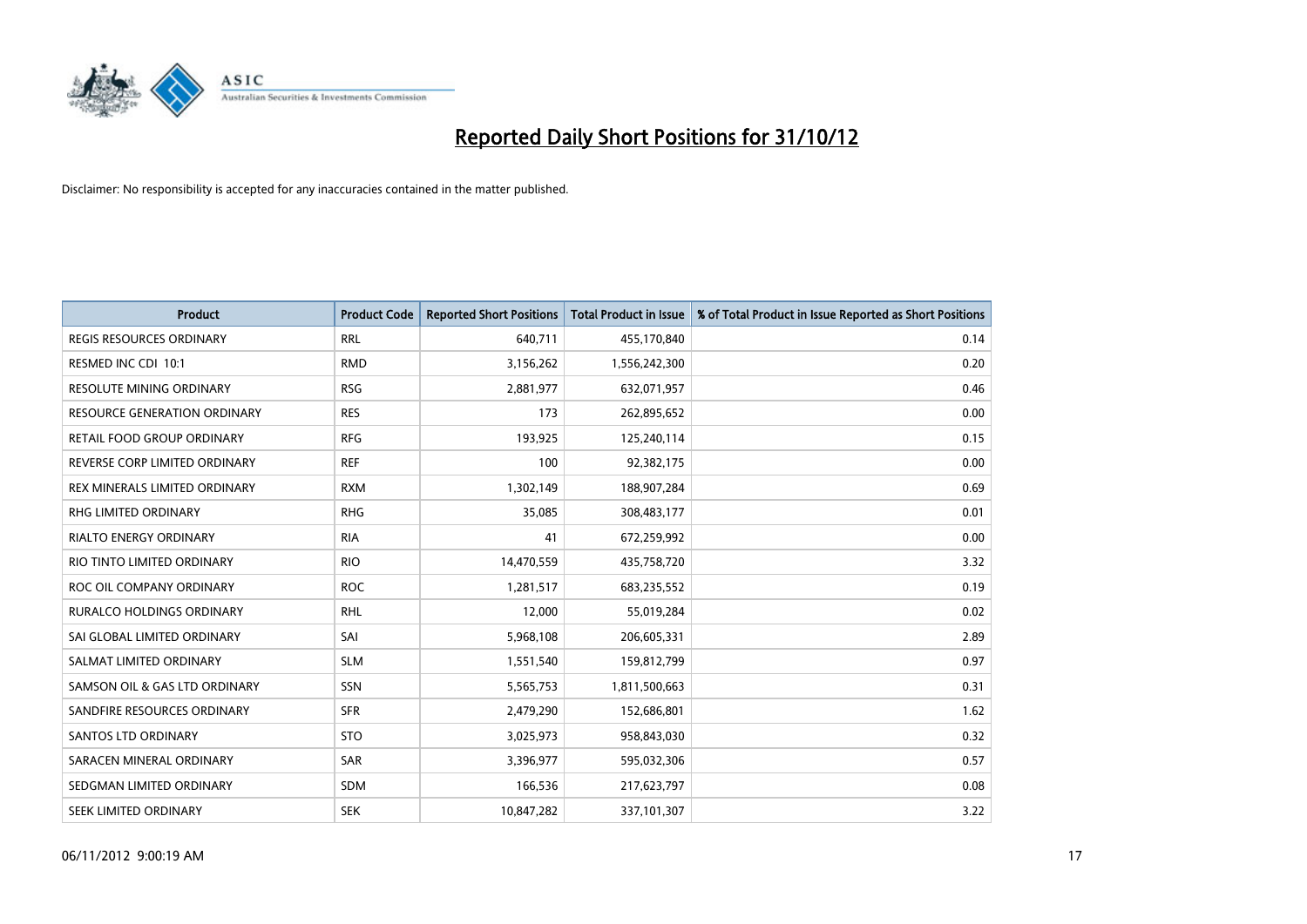

| <b>Product</b>                           | <b>Product Code</b> | <b>Reported Short Positions</b> | <b>Total Product in Issue</b> | % of Total Product in Issue Reported as Short Positions |
|------------------------------------------|---------------------|---------------------------------|-------------------------------|---------------------------------------------------------|
| SENEX ENERGY LIMITED ORDINARY            | <b>SXY</b>          | 3,172,470                       | 1,139,734,837                 | 0.28                                                    |
| SERVICE STREAM ORDINARY                  | <b>SSM</b>          | 400                             | 283,418,867                   | 0.00                                                    |
| SEVEN GROUP HOLDINGS ORDINARY            | <b>SVW</b>          | 1,835,814                       | 307,410,281                   | 0.60                                                    |
| SEVEN WEST MEDIA LTD ORDINARY            | <b>SWM</b>          | 23,546,181                      | 999,160,872                   | 2.36                                                    |
| SHEFFIELD RES LTD ORDINARY               | <b>SFX</b>          | 10,000                          | 83,141,669                    | 0.01                                                    |
| SIGMA PHARMACEUTICAL ORDINARY            | <b>SIP</b>          | 6,295,941                       | 1,186,303,520                 | 0.53                                                    |
| SILEX SYSTEMS ORDINARY                   | <b>SLX</b>          | 889,574                         | 170,228,676                   | 0.52                                                    |
| SILVER LAKE RESOURCE ORDINARY            | <b>SLR</b>          | 16,286,953                      | 225,493,476                   | 7.22                                                    |
| SIMS METAL MGMT LTD ORDINARY             | SGM                 | 7,685,980                       | 204, 261, 437                 | 3.76                                                    |
| SINGAPORE TELECOMM. CHESS DEPOSITARY INT | SGT                 | 7,494,487                       | 140,842,714                   | 5.32                                                    |
| SIRIUS RESOURCES NL ORDINARY             | <b>SIR</b>          | 755                             | 188,420,086                   | 0.00                                                    |
| SIRTEX MEDICAL ORDINARY                  | <b>SRX</b>          | 110,000                         | 55,768,136                    | 0.20                                                    |
| SKILLED GROUP LTD ORDINARY               | <b>SKE</b>          | 2,604,375                       | 233,487,276                   | 1.12                                                    |
| <b>SKY NETWORK ORDINARY</b>              | <b>SKT</b>          | 307,896                         | 389,139,785                   | 0.08                                                    |
| SMS MANAGEMENT, ORDINARY                 | <b>SMX</b>          | 754,997                         | 68,900,456                    | 1.10                                                    |
| SONIC HEALTHCARE ORDINARY                | <b>SHL</b>          | 4,416,830                       | 395,565,681                   | 1.12                                                    |
| SOUL PATTINSON (W.H) ORDINARY            | SOL                 | 18,941                          | 239,395,320                   | 0.01                                                    |
| SOUTH BOULDER MINES ORDINARY             | <b>STB</b>          | 134,795                         | 126,732,826                   | 0.11                                                    |
| SP AUSNET STAPLED SECURITIES             | <b>SPN</b>          | 5,751,786                       | 3,339,620,165                 | 0.17                                                    |
| SPARK INFRASTRUCTURE STAPLED NOTE & UNIT | SKI                 | 38,557,884                      | 1,326,734,264                 | 2.91                                                    |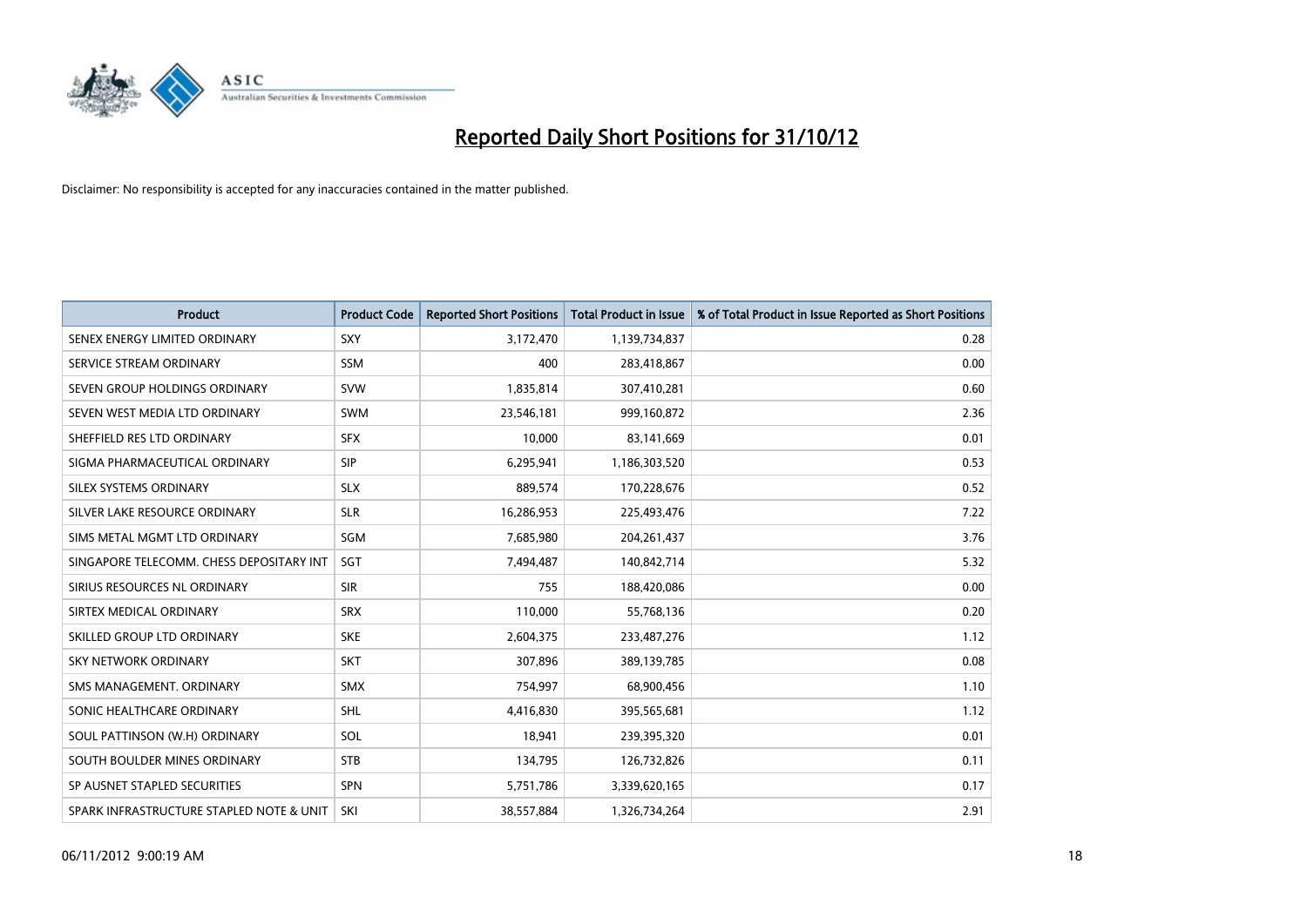

| <b>Product</b>                   | <b>Product Code</b> | <b>Reported Short Positions</b> | <b>Total Product in Issue</b> | % of Total Product in Issue Reported as Short Positions |
|----------------------------------|---------------------|---------------------------------|-------------------------------|---------------------------------------------------------|
| SPDR 200 FUND ETF UNITS          | <b>STW</b>          | 17,886                          | 49,059,567                    | 0.04                                                    |
| SPECIALTY FASHION ORDINARY       | <b>SFH</b>          | 2,908,125                       | 192,236,121                   | 1.51                                                    |
| ST BARBARA LIMITED ORDINARY      | <b>SBM</b>          | 4,569,905                       | 488,074,077                   | 0.94                                                    |
| STANMORE COAL LTD ORDINARY       | <b>SMR</b>          | 32,870                          | 200,492,804                   | 0.02                                                    |
| STARPHARMA HOLDINGS ORDINARY     | <b>SPL</b>          | 4,563,153                       | 283,640,060                   | 1.61                                                    |
| STHN CROSS MEDIA ORDINARY        | <b>SXL</b>          | 20,142,607                      | 704,858,524                   | 2.86                                                    |
| STOCKLAND UNITS/ORD STAPLED      | <b>SGP</b>          | 18,684,981                      | 2,202,657,963                 | 0.85                                                    |
| STRAITS RES LTD. ORDINARY        | SRO                 | 536,075                         | 1,164,150,159                 | 0.05                                                    |
| STW COMMUNICATIONS ORDINARY      | SGN                 | 1,997,709                       | 362,798,351                   | 0.55                                                    |
| SUNCORP GROUP LTD ORDINARY       | <b>SUN</b>          | 7,282,621                       | 1,286,600,980                 | 0.57                                                    |
| SUNDANCE ENERGY ORDINARY         | <b>SEA</b>          | 262,102                         | 277,098,474                   | 0.09                                                    |
| SUNDANCE RESOURCES ORDINARY      | <b>SDL</b>          | 2,188,231                       | 3,049,577,034                 | 0.07                                                    |
| SUNLAND GROUP LTD ORDINARY       | <b>SDG</b>          | 18,391                          | 191,238,877                   | 0.01                                                    |
| SUPER RET REP LTD ORDINARY       | <b>SUL</b>          | 838,776                         | 196,382,811                   | 0.43                                                    |
| SYD AIRPORT STAPLED US PROHIBIT. | <b>SYD</b>          | 9,455,138                       | 1,861,210,782                 | 0.51                                                    |
| SYRAH RESOURCES ORDINARY         | <b>SYR</b>          | 16,705                          | 133,869,590                   | 0.01                                                    |
| TABCORP HOLDINGS LTD ORDINARY    | <b>TAH</b>          | 16,313,144                      | 734,015,737                   | 2.22                                                    |
| <b>TANAMI GOLD NL ORDINARY</b>   | <b>TAM</b>          | 574,469                         | 261,132,677                   | 0.22                                                    |
| TAP OIL LIMITED ORDINARY         | <b>TAP</b>          | 923,377                         | 241,295,311                   | 0.38                                                    |
| TASSAL GROUP LIMITED ORDINARY    | <b>TGR</b>          | 99,724                          | 146,304,404                   | 0.07                                                    |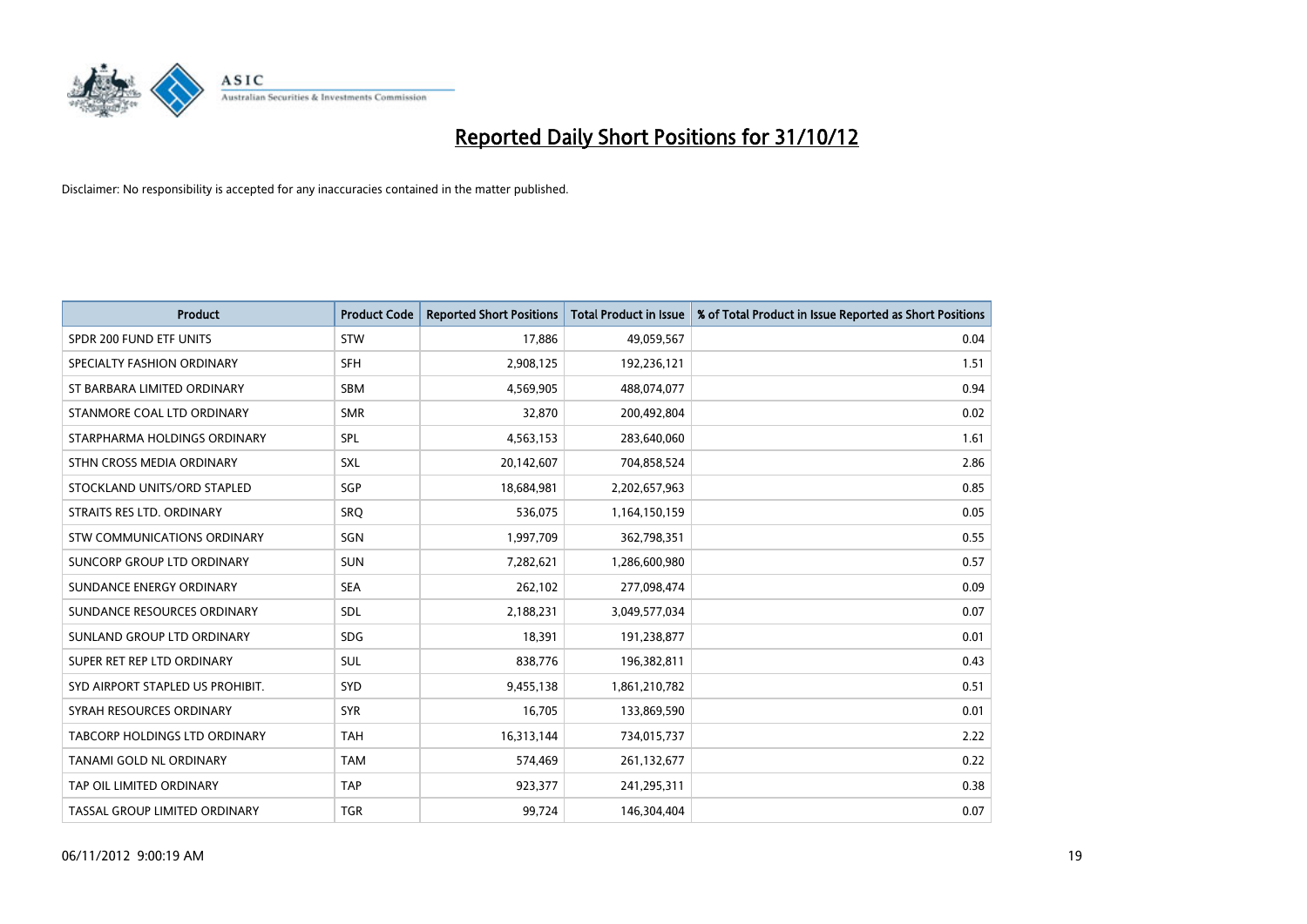

| <b>Product</b>                       | <b>Product Code</b> | <b>Reported Short Positions</b> | <b>Total Product in Issue</b> | % of Total Product in Issue Reported as Short Positions |
|--------------------------------------|---------------------|---------------------------------|-------------------------------|---------------------------------------------------------|
| <b>TATTS GROUP LTD ORDINARY</b>      | <b>TTS</b>          | 3,467,426                       | 1,384,791,963                 | 0.25                                                    |
| TELECOM CORPORATION ORDINARY         | <b>TEL</b>          | 13,544,364                      | 1,866,323,099                 | 0.73                                                    |
| <b>TELSTRA CORPORATION, ORDINARY</b> | <b>TLS</b>          | 18,078,586                      | 12,443,074,357                | 0.15                                                    |
| TEN NETWORK HOLDINGS ORDINARY        | <b>TEN</b>          | 112,564,015                     | 1,437,204,873                 | 7.83                                                    |
| TERANGA GOLD CORP CDI 1:1            | <b>TGZ</b>          | 32,759                          | 162,599,120                   | 0.02                                                    |
| TFS CORPORATION LTD ORDINARY         | <b>TFC</b>          |                                 | 279,621,829                   | 0.00                                                    |
| THE REJECT SHOP ORDINARY             | <b>TRS</b>          | 2,650,971                       | 26,092,220                    | 10.16                                                   |
| THORN GROUP LIMITED ORDINARY         | <b>TGA</b>          | 172,692                         | 146,374,703                   | 0.12                                                    |
| TIGER RESOURCES ORDINARY             | <b>TGS</b>          | 2,038,796                       | 673,470,269                   | 0.30                                                    |
| TOLL HOLDINGS LTD ORDINARY           | <b>TOL</b>          | 26,717,163                      | 717,133,875                   | 3.73                                                    |
| TOX FREE SOLUTIONS ORDINARY          | <b>TOX</b>          | 87,660                          | 115,311,608                   | 0.08                                                    |
| TPG TELECOM LIMITED ORDINARY         | <b>TPM</b>          | 1,620,474                       | 793,808,141                   | 0.20                                                    |
| <b>TRADE ME GROUP ORDINARY</b>       | <b>TME</b>          | 205,261                         | 396,017,568                   | 0.05                                                    |
| <b>TRANSFIELD SERVICES ORDINARY</b>  | <b>TSE</b>          | 8,297,962                       | 512,457,716                   | 1.62                                                    |
| TRANSPACIFIC INDUST, ORDINARY        | <b>TPI</b>          | 4,830,175                       | 1,578,528,702                 | 0.31                                                    |
| TRANSURBAN GROUP TRIPLE STAPLED SEC. | <b>TCL</b>          | 9,408,204                       | 1,461,665,097                 | 0.64                                                    |
| TREASURY WINE ESTATE ORDINARY        | <b>TWE</b>          | 13,826,904                      | 647,227,144                   | 2.14                                                    |
| TROY RESOURCES LTD ORDINARY          | <b>TRY</b>          | 112,446                         | 91,318,649                    | 0.12                                                    |
| UGL LIMITED ORDINARY                 | UGL                 | 5,006,213                       | 166,315,038                   | 3.01                                                    |
| UNILIFE CORPORATION CDI 6:1          | <b>UNS</b>          | 186,282                         | 252,403,194                   | 0.07                                                    |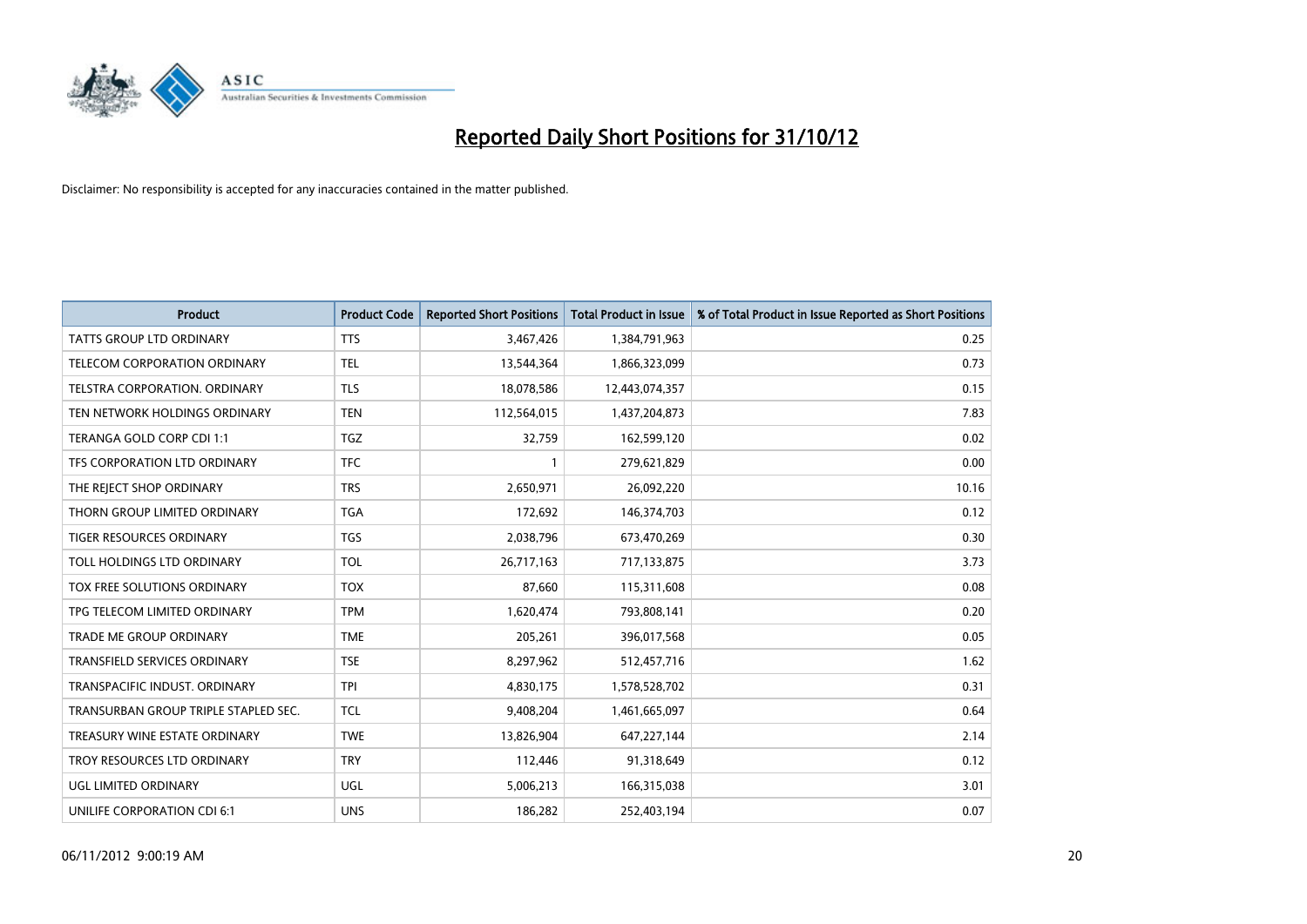

| <b>Product</b>                         | <b>Product Code</b> | <b>Reported Short Positions</b> | <b>Total Product in Issue</b> | % of Total Product in Issue Reported as Short Positions |
|----------------------------------------|---------------------|---------------------------------|-------------------------------|---------------------------------------------------------|
| <b>UXC LIMITED ORDINARY</b>            | <b>UXC</b>          | 1,041,186                       | 308,056,885                   | 0.34                                                    |
| <b>VENTURE MINERALS ORDINARY</b>       | <b>VMS</b>          | 135,674                         | 287,320,170                   | 0.05                                                    |
| <b>VIRGIN AUS HLDG LTD ORDINARY</b>    | <b>VAH</b>          | 38,881,039                      | 2,210,197,600                 | 1.76                                                    |
| VITERRA INC CDI 1:1                    | <b>VTA</b>          | 10                              | 68,629,939                    | 0.00                                                    |
| <b>VOCUS COMMS LTD ORDINARY</b>        | VOC                 | 65,834                          | 74,776,058                    | 0.09                                                    |
| <b>WATPAC LIMITED ORDINARY</b>         | <b>WTP</b>          | 8,701                           | 184,332,526                   | 0.00                                                    |
| <b>WDS LIMITED ORDINARY</b>            | <b>WDS</b>          | 7                               | 144,740,614                   | 0.00                                                    |
| WEBIET LIMITED ORDINARY                | <b>WEB</b>          | 270,695                         | 71,065,929                    | 0.38                                                    |
| <b>WESFARMERS LIMITED ORDINARY</b>     | <b>WES</b>          | 24,614,647                      | 1,006,585,045                 | 2.45                                                    |
| WESFARMERS LIMITED PARTIALLY PROTECTED | <b>WESN</b>         | 1,216,631                       | 150,553,765                   | 0.81                                                    |
| WESTERN AREAS NL ORDINARY              | <b>WSA</b>          | 12,953,276                      | 179,735,899                   | 7.21                                                    |
| WESTERN DESERT RES. ORDINARY           | <b>WDR</b>          | 438,461                         | 321,371,029                   | 0.14                                                    |
| WESTFIELD GROUP ORD/UNIT STAPLED SEC   | <b>WDC</b>          | 5,869,405                       | 2,249,809,558                 | 0.26                                                    |
| WESTFIELD RETAIL TST UNIT STAPLED      | <b>WRT</b>          | 20,256,712                      | 3,054,166,195                 | 0.66                                                    |
| <b>WESTPAC BANKING CORP ORDINARY</b>   | <b>WBC</b>          | 33,953,653                      | 3,080,957,113                 | 1.10                                                    |
| WHITE ENERGY COMPANY ORDINARY          | <b>WEC</b>          | 1,064,868                       | 322,974,494                   | 0.33                                                    |
| WHITEHAVEN COAL ORDINARY               | <b>WHC</b>          | 48,153,392                      | 1,013,190,387                 | 4.75                                                    |
| WHK GROUP LIMITED ORDINARY             | <b>WHG</b>          | 3,500,000                       | 265,200,652                   | 1.32                                                    |
| WOODSIDE PETROLEUM ORDINARY            | <b>WPL</b>          | 1,523,367                       | 823,910,657                   | 0.18                                                    |
| WOOLWORTHS LIMITED ORDINARY            | <b>WOW</b>          | 3,762,586                       | 1,240,297,126                 | 0.30                                                    |